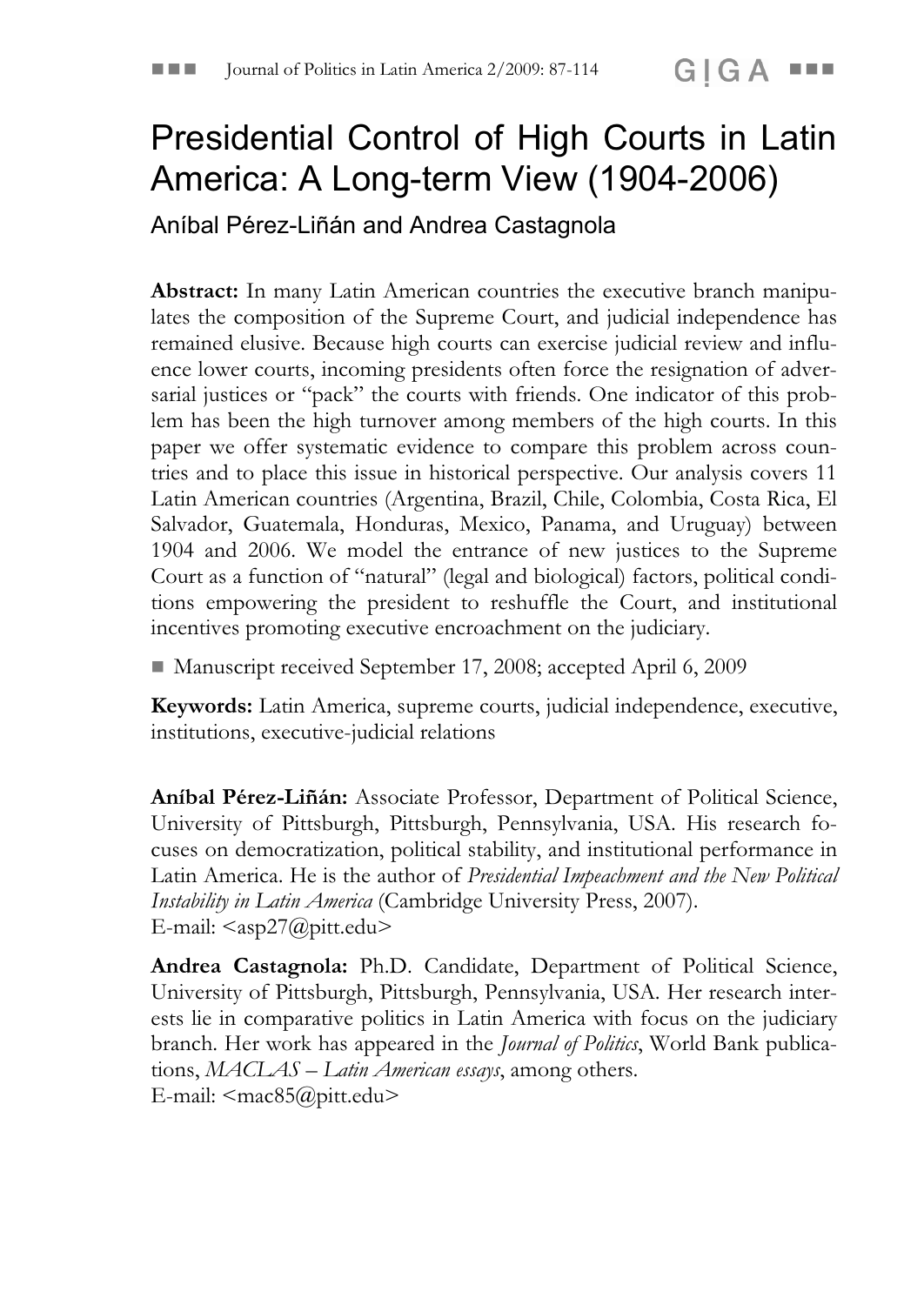## 1 Introduction

In recent years, judicial politics has become a salient topic among students of Latin American political institutions.1 Research on judicial independence and executive-court relations has gained a prominent place among more traditional topics such as the study of political parties, electoral systems, legislative policymaking, and executive-legislative relations. Concern with this subject came with the realization that judicial institutions are critical to protect individual rights, promote horizontal accountability, secure the enforcement of policies and regulations, and resolve disputes among key political actors. In the context of democratization inaugurated in the late 1970s, the judiciary has gained increasing leverage in the politics of most Latin American countries.

Because of this reason, questions about executive-court relations have become critical. In what countries are judges more independent from the executive branch? How can we measure the president's ability to manipulate the composition of the Supreme Court? In this paper we offer systematic evidence to answer those questions comparatively, and place the problem in proper historical perspective. Our analysis covers 11 Latin American countries (Argentina, Brazil, Chile, Colombia, Costa Rica, El Salvador, Guatemala, Honduras, Mexico, Panama, and Uruguay) during more than 100 years (1904-2006).

In the next section we review the emerging literature on judicial politics in Latin America, emphasizing the separation-of-powers perspective. As with many other areas in the study of Latin American institutions, studies of executive-court relations initially borrowed theoretical insights from the literature on American politics, but those insights proved insufficient and theories had to be extended in order to yield more general hypotheses. We illustrate this challenge with the study of supreme court vacancies: some of the assumptions that are fully justified in the study of the U.S. Supreme Court – for instance, that justices will decide the best time to leave the bench voluntarily – need to be relaxed for theories to travel well across

<sup>1</sup> Revised paper presented at the symposium on "New Frontiers on Institutional Research in Latin America," organized by the GIGA Institute of Latin American Studies (Hamburg, May 5-6, 2008). This project was funded by the Center for Latin American Studies, the University Center for International Studies, and the Central Development Research Fund at the University of Pittsburgh. Sebastián Linares, Kurt Weyland, Bruce Wilson, and Laurence Whitehead offered valuable comments. We are indebted to Erin Rodriguez and Alicia Mathó for their research assistance. Ronald Alfaro Redondo, Andre Burton, Elizabeth Buncher, Gabriela Contreras, Carlos Guevara Mann, Lenina Meza, Alfredo Narvaez, Gabriel Negretto, Sebastián Ocampo Valencia, Patricia Salvador Berrío, Kenzie Swift, Jorge Vargas Cullell, Evelyn Villareal, and Laura Wills Otero helped us identify sources and collect data for this project.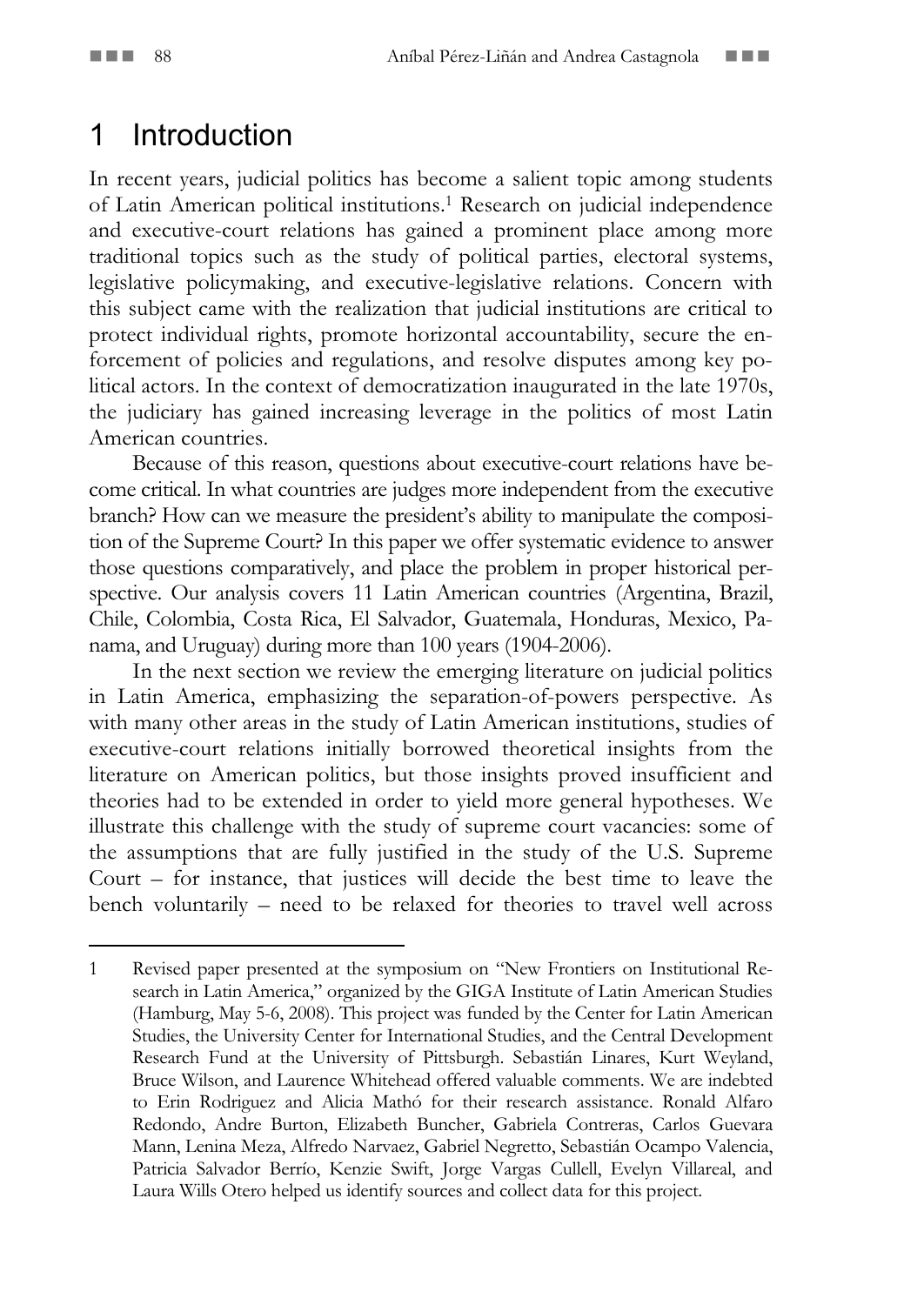countries. In the third section of this paper we argue that presidents have incentives to nominate new justices as soon as they come into office, and that they often do so by encouraging justices to retire or by expanding the number of seats in the Court.

Section four provides a comparative and historical overview of judicial turnover in 11 Latin American countries. Using the U.S. Supreme Court as a benchmark, we show that Latin American courts have been quite volatile, although significant variation exists across countries. In some countries, more justices have been appointed in a single year than the total number of members in the Court (indicating that the Supreme Court was reshuffled more than once in 12 months), while in other countries the relative rate of turnover has been similar to that of the United States.

In sections five through eight we develop a statistical model of judicial appointments in Latin America. Our dependent variable is the number of new justices entering the Supreme Court in any given country-year. We employ a fixed-effects count model to test the impact of legal and biological factors (Section 5), political conditions such as the nature of the political regime and changes in the executive branch (Section 6), and institutional incentives for presidential encroachment (Section 7) on the stability of the judiciary. In section eight we extend those models to address two fundamental questions: During which historical periods, and in which countries, have Latin American presidents exercised more leverage on the composition of the Supreme Court?

The conclusions emphasize that presidents have had an important influence in determining the stability of Supreme Court justices in office. This paper corroborates early findings about the relevance of executive politics for the judiciary (Verner 1984). Courts have been manipulated by presidents according to their partisan interests, and democracies do not have a better record than dictatorships in this regard. This paradox reflects the high judicialization of democratic politics in the region (Sieder et al. 2005; Domingo 2004).

## 2 Existing Explanations from Within and Outside the Region

For many years, the study of Latin American judicial institutions was mostly relegated to legal scholarship. Early analyses from a comparative politics perspective, such as Joel Verner's, noted that that "Latin American supreme courts are politically dependent and dominated by the political environments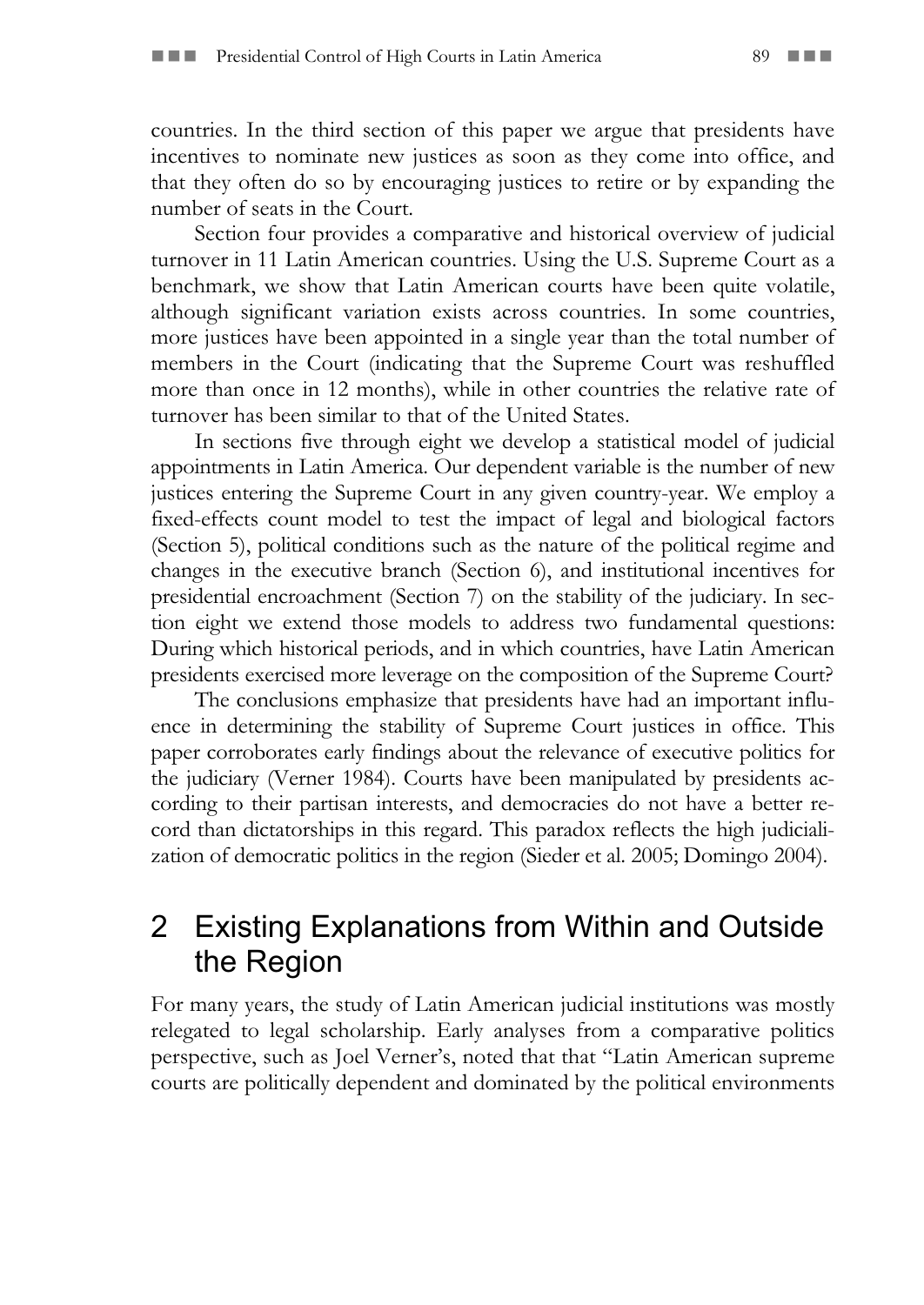within they are embedded…"(Verner 1984, 468).2 Between the mid-1980s and the mid-1990s, however, institutional analyses focused mostly on the transition from authoritarianism, the perils of presidential constitutions, the development of political parties, and the operation of legislatures. But, as Verner complained, little attention was given to the independence of supreme courts in the developing areas (1984: 463).

In recent years, by contrast, there has been a growing interest in studying judicial independence in developing countries (Russell and O'Brien 2001; Malleson and Russell 2006). Most of the Latin American literature is country-specific, but comparative studies are becoming more common in the region (Scribner 2004; Navia and Ríos Figueroa 2005). The Supreme Courts in Argentina, Brazil, Chile, and Mexico are the most studied in the region, whereas the Central American ones remain highly understudied (Kapiszewski and Taylor 2006).

One of the most prominent research areas within this field is the study of strategic decision-making by judges from a separation-of-powers perspective (Magaloni and Sanchez 2006; Helmke 2005; Scribner 2004; Iaryczower et al. 2002; Rios-Figueroa 2007; Leoni and Ramos 2006; Chavez 2004; Pérez-Liñán et al. 2006).3 This line of research suggests that strategic justices will respect the preferences of the executive branch when presidents are powerful and will challenge the executive's interpretation of the law when presidents are weak. Voting against the preferences of a powerful president will make justices vulnerable because the president and the ruling party in Congress may initiate an impeachment process and remove the hostile judges from the Court. In addition, presidents may mobilize partisan majorities in Congress to secure the appointment of friendly justices, particularly early during their terms. Because of those reasons, the literature assumes that Supreme Court justices will be less likely to defy presidents who control large congressional majorities, unless the end of the administration is in sight. Even though the existing literature does not analyze the justices' decision to retire or the ways in which they leave office, those assumptions about presidential leverage serve to explain the rulings of Supreme Court members. The main limitation of these works is that those assumptions are usually not tested.

<sup>2</sup> Based on secondary sources and data from the Fitzgibbon-Johnson index for 1945- 1975, Verner developed a typology of judicial independence involving six types: (1) Independent-Activist (Costa Rica); (2) Attenuated-Activist (Chile and Uruguay); (3) Stable-Reactive (Mexico); (4) Reactive-Compliant (Argentina, Brazil, Colombia, and Venezuela); (5) Minimalist (Bolivia, Ecuador, El Salvador, Guatemala, Honduras, Panama, and Peru); and (6) Personalist (Cuba, Dominican Republic, Haiti, Nicaragua, and Paraguay). Our analysis in this paper tends to confirm some of those clusters.

<sup>3</sup> For an more detailed and extensive list of works about judicial politics on the region, please refer to (Kapiszewski and Taylor 2006).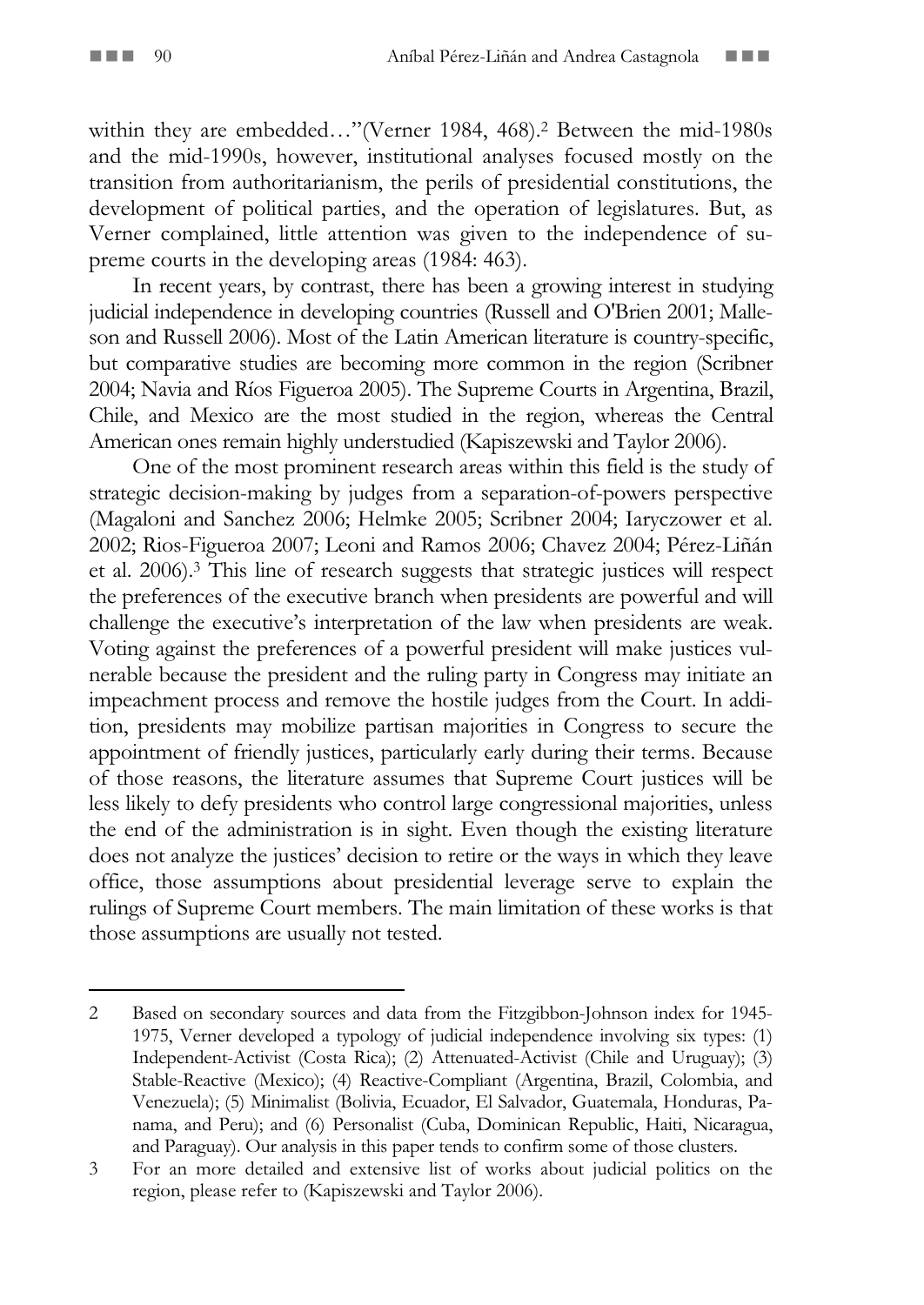American scholars have analyzed the factors that explain changes in the composition of the U.S. Supreme Court. In the American case, the president will nominate a new justice when someone steps off the bench voluntarily; thus the main research objective of American scholars has been to determine the factors predicting when a vacancy will occur.4 The U.S. literature on judicial vacancies involves qualitative studies that are mainly chronological and biographic accounts of the justices that served in the Court (Atkinson 1999; Ward 2003) and quantitative analyses of the factors that affect the departure of justices. The second type of analysis provides a theoretical framework to think systematically about the causes of judicial instability, as those studies have identified political and non-political factors that affect judicial tenure (Spriggs and Wahlbeck 1995; Hagle 1993; Squire 1988; Barrow and Zuk 1990; Nixon and Haskin 2000; King 1987; Hall 2001; Epstein and Segal 2005; Zorn and Van Winkle 2000).5

The analysis of non-political factors (often treated as control variables) suggests that justices retire from the bench for personal reasons: age, salary and retirement benefits, caseload, and job satisfaction. The other set of explanations is related to the political conditions that may encourage justices to step off. For instance, the literature has argued that a justice is more likely to retire when he or she identifies with the political party in control of the White House and the Senate, because in such cases the president will nominate (and the Senate will confirm) a candidate with the same political preferences (Zorn and Van Winkle 2000). Strategic justices will therefore time their retirements to transfer their seats to other like-minded colleagues (Zorn and Van Winkle 2000; Spriggs and Wahlbeck 1995). Along the same line of reasoning, the literature has argued that justices will not retire during the last years of the presidential term if the president belongs to the opposite political party (a strategy of "wait-and-see"), but they will be more likely to retire early during the term, especially the second presidential term, since they may not want to wait too long (Spriggs and Wahlbeck 1995; Hagle 1993; Zorn and Van Winkle 2000).

 $\overline{a}$ 

<sup>4</sup> At this point it is important to underline that in nascent democracies vacancies not only occur because a justice steps off the bench but also because presidents increase the number of sitting justices. Due to the natural evolution of the U.S. Supreme Court, the American literature does not take into account this type of vacancies.

<sup>5</sup> Even though some of these works account for vacancies in the Supreme Court and others only in the lower federal courts, all these studies use the same hypotheses to explain retirements in the judiciary. The only exception is the literature on state supreme courts since in this case scholars place special attention to the role of judicial elections and institutional variables in understanding the retirements of state supreme court justices (Hall 2001).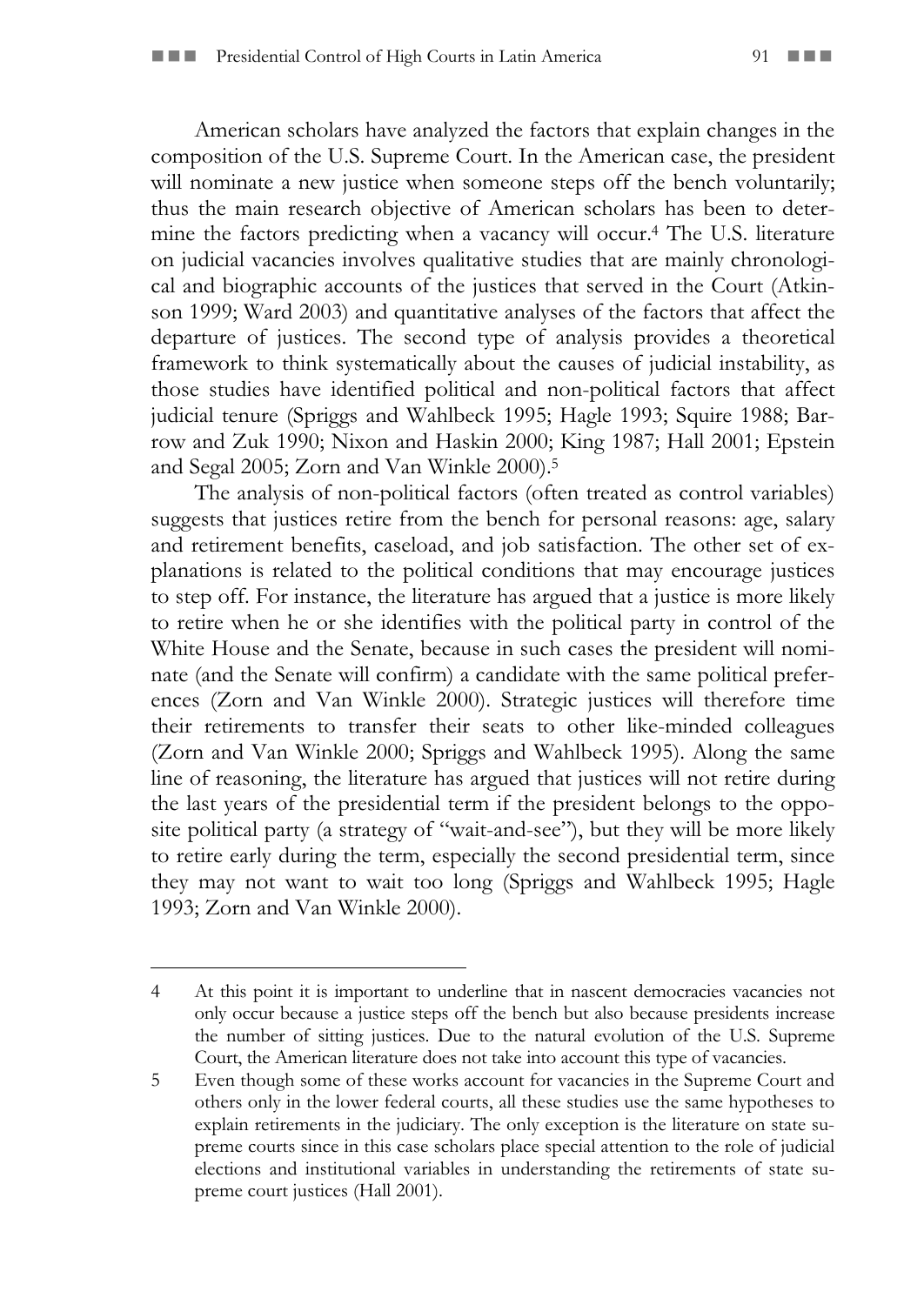In sum, those theories reveal that judicial turnover may be explained by the interaction between the ideological preferences of the justices and the ideological preferences of the president (and his or her party in Congress). But the main assumption underlying those explanations is that justices will determine when a vacancy will occur. As Ward has pointed out, "what is significant about departures [in the U.S. Supreme Court] is the power of the justices themselves to influence who their successor will be by the timing of that departure…" (2003, 6). Epstein and Segal noted that, by contrast, "ideology and partisanship have not figured prominently in most judicial *removals* in the United States…" (2005, 32).

Even though research on vacancies in the U.S. Supreme Court provides interesting hypotheses that may partly account for the stability of Latin American justices, the underlying assumption is questionable for most countries in the region. The literature on Latin American courts discussed above suggests that it is often the president, rather than the justices themselves, who determines when vacancies will occur. For example, in Argentina, presidents were able to alter the number of members in the Supreme Court four times (in 1960, 1966, 1990, and 2006)6 while in Mexico presidents have manipulated the number of sitting justices three times since 1917 (in 1928, 1934, and 1994).7

## 3 Presidential Control of Judicial Vacancies

In this paper, we argue that presidents want to maximize their political influence on the Supreme Court, both in order to control judicial review and to exercise indirect leverage over lower courts. Presidents prefer to deal with justices nominated by them over justices nominated by previous administrations, and with justices nominated by their own party over justices nominated by the opposition. And they prefer to craft a loyal Court earlier rather than later in their terms so that they can exercise leverage on the judiciary during the whole period in office.

Vacancies in the Court represent the best opportunity to shape the preferences of the judiciary. Depending on the institutional setup, presidents may nominate candidates that are approved by the legislature (as in Argentina, Brazil, Mexico, and Panama), they may instruct their parties in Congress to appoint like-minded judges (as in Costa Rica, El Salvador, Guate-

<sup>6</sup> Laws 15.271 (February 3, 1960), 16.895 (July 5, 1966), 23.744 (April 11, 1990), and 26.186 (December 18, 2006).

<sup>7</sup> Court packing is not unique to Latin America (Nelson 1988). In Australia, for instance, the court-packing strategy developed in a particular way since the executive managed to get rid of troublesome judges by reorganizing the courts and not reappointing all judges (Williams 2001).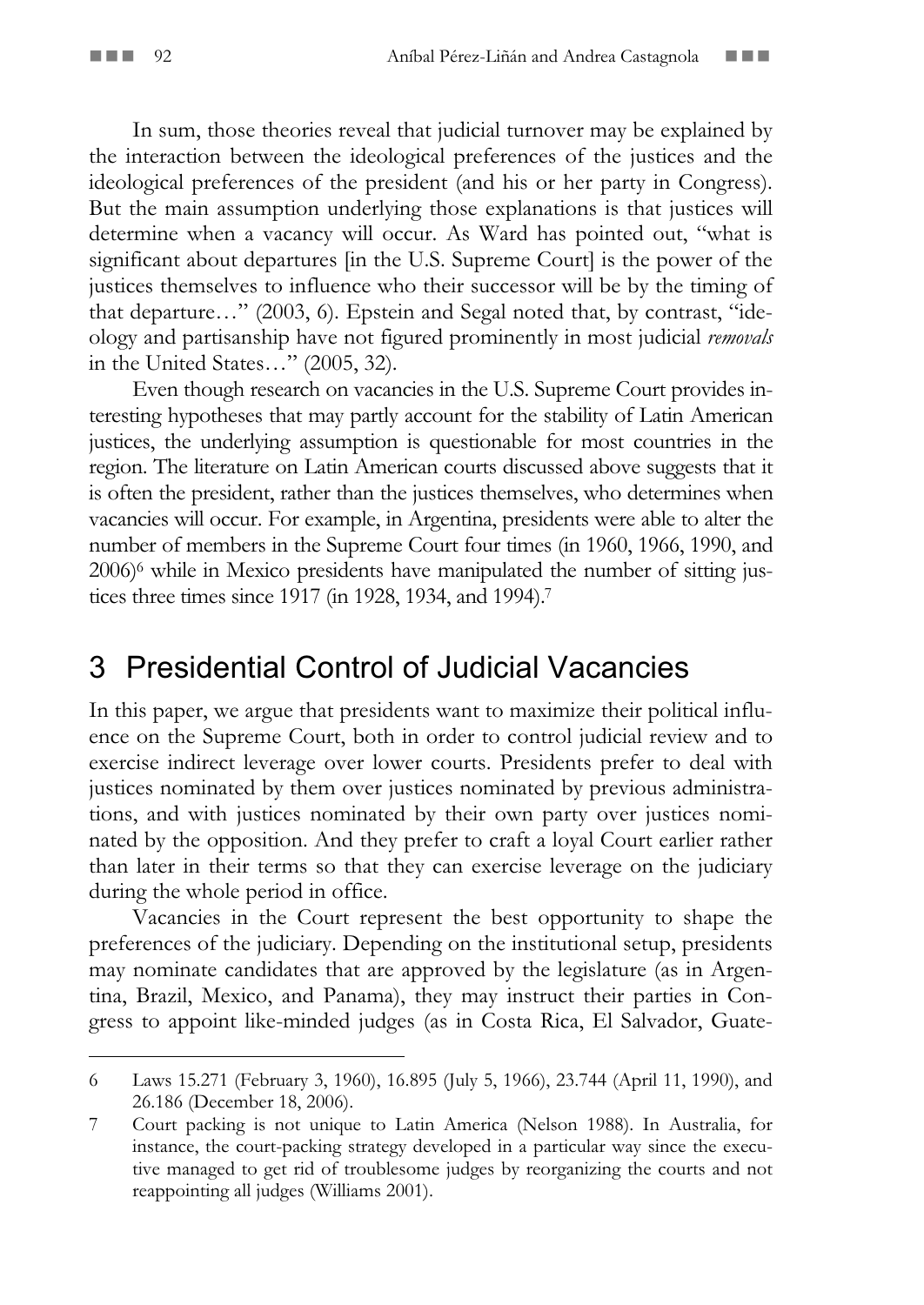mala, Honduras, and Uruguay), or they may appoint new justices from a list of candidates presented by the Supreme Court itself (as in Chile). In extreme cases (such as the aftermath of a military coup), presidents may even appoint Court members unilaterally. Only in rare instances (e.g., Colombia after 1991) is the Court able to recruit new justices without the explicit intervention of the executive branch or the president's party in Congress.8

The executive can craft a supportive Court not only by nominating friendly justices for open vacancies, as the American literature has long recognized, but more interestingly by influencing when a vacancy will occur. In order to create vacancies in the Court, presidents may offer incentives for justices to retire or they may negotiate with Congress an expansion of the number of seats in the Court (i.e., they may "pack" the Court).<sup>9</sup> In authoritarian contexts, presidents may have considerable leeway to pursue both strategies. Our comparative analysis thus relaxes the standard assumption in the American politics literature; we allow for the fact that justices not always step off the bench voluntarily, but rather as a result of a presidential manipulations and pressures.

Because of this reason, we claim that judicial turnover is often the result of political realignments in the executive branch. Historically, government replacements in Latin America have been the result of free and fair elections as well as of military coups; they have brought changes in the ruling party as well as partisan *continuismo*. Such institutional differences may (and do) affect the capacity of incoming presidents to restructure the Court. But we hypothesize that, to the extent that presidents are *willing* and *able* to nominate new justices, it is likely that they will do so early during their administrations, when their political leverage is stronger and the time horizons for the administration are longer.

Although we cannot observe the political maneuvering leading to the opening of vacancies in supreme courts, we can infer the leverage exercised by presidential administrations by looking at the historical record. In the next section we present a descriptive analysis of the stability of supreme courts in the region over the past century. In sections five through eight we

 $\overline{a}$ 

<sup>8</sup> Presidents may also negotiate "quotas" of justices with opposition parties in Congress, in order to achieve the majorities needed to appoint some party loyalists to the bench.

<sup>9</sup> The "incentives" offered by the executive branch in order to promote judicial retirements may be positive or negative, selective or indiscriminate. Presidents may offer special retirement packages, set up a mandatory retirement age, negotiate sidepayments for salient justices (e.g., government posts for family members), or threat justices with impeachment, among other things. Although the literature on judicial politics in Latin America has emphasized the impeachment threat, little is known about the actual instruments employed by presidents to induce judicial retirements.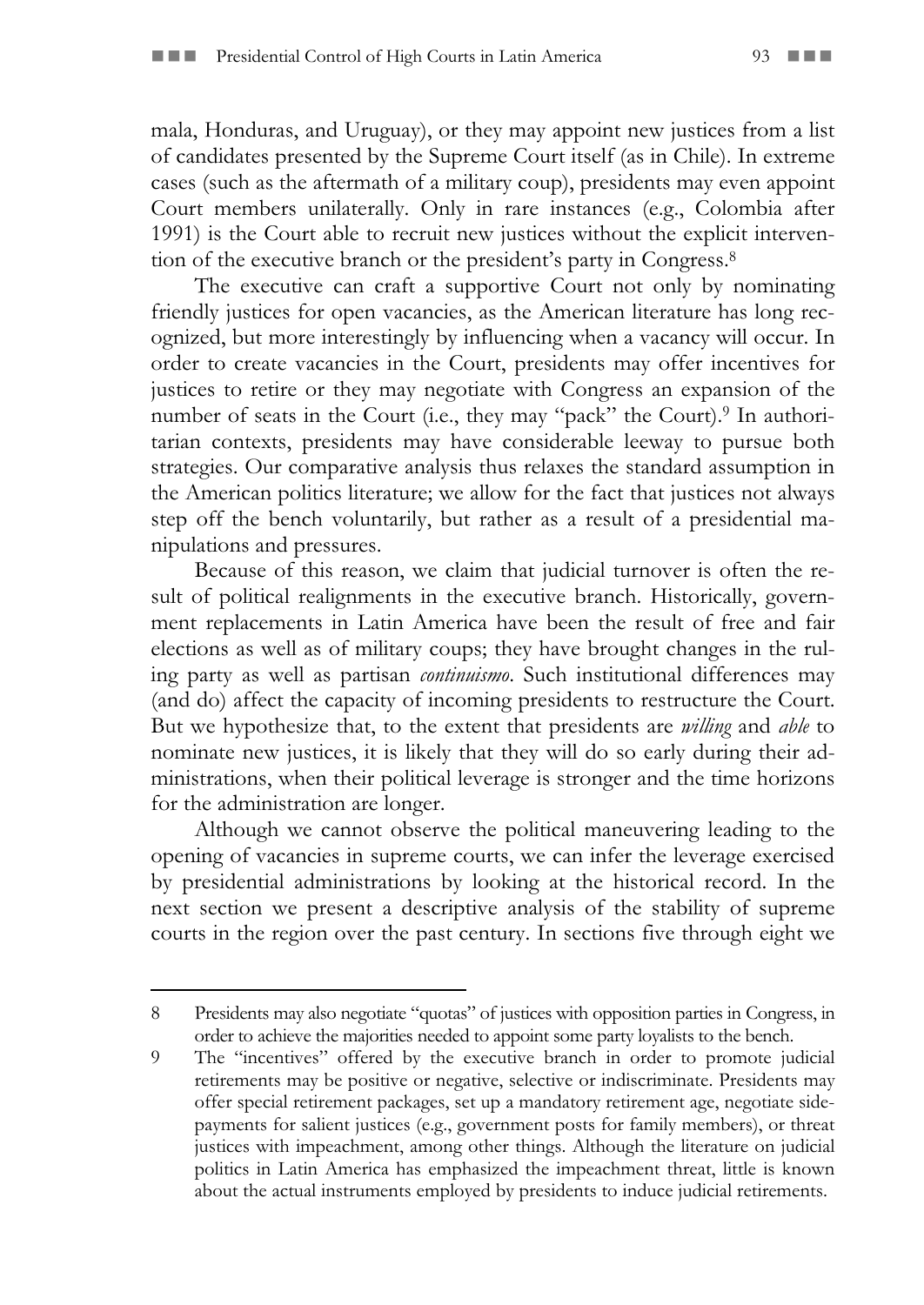model the frequency of supreme court appointments as a function of changes in the executive branch plus an extensive battery of controls. In some countries, the arrival of a new administration in power has usually meant the appointment of new judges, while in other countries the Court has been isolated from executive cycles.

## 4 Comparing Supreme Court Stability, 1904-2006

Our dataset is composed by 1,127 observations, corresponding to the Supreme Court in 11 Latin American countries (Argentina, Brazil, Chile, Colombia, Costa Rica, El Salvador, Guatemala, Honduras, Mexico, Panama, and Uruguay) between 1904 and 2006.10 Our dependent variable in this study reflects the number of new justices entering the Court in any given year (units of analysis are country-years).<sup>11</sup>

Figure 1 displays the number of justices appointed to the Supreme Court per year. The United States is included in the figure for comparative purposes. The number of appointments in any given year is partly explained by the size of the Court in each country – we show the total number of justices for reference – but it is also an important indicator of judicial stability. In a few countries – El Salvador being the most dramatic example – the number of appointments has in some years surpassed the total number of members, indicating that the Court was reshuffled more than once within 12 months. The figure shows that the opportunity for incumbent administrations to nominate and appoint loyal judges has varied considerably from country to country during the past century. Based on the average turnover rate, in the term of four years the average president would have expected to nominate more than two thirds of the Supreme Court members in El Salvador, Colombia, Guatemala, and Honduras, but less than half of them in Mexico, Chile, Costa Rica, Brazil, and the United States.

<sup>10</sup> Information for Uruguay is only available after 1906. Three additional observations (Mexico in 1915-1916 and Guatemala in 1985) were treated as missing because the Supreme Court was not operational. Including the United States, the N=1,230.

<sup>11</sup> We collected data from multiple historical sources (Supremo Tribunal Federal do Brasil 2008; Corte Suprema de Justicia de la Nación 2005b, 2005a; Rodrigues 1991a, 1991b, 2002; Alonso Godoy et al. 2003; Scribner 2004; Bercholc 2004; Molinelli et al. 1999; Aguilar Avilés 2000; Sáenz Carbonell and Masís Pinto 2006; Órgano Judicial de la República de Panamá 2003; Supreme Court of the United States 2008; Corte Suprema de Justicia de la Nación 2001). For Colombia, Guatemala, Honduras, and Uruguay we relied on primary sources found in local archives.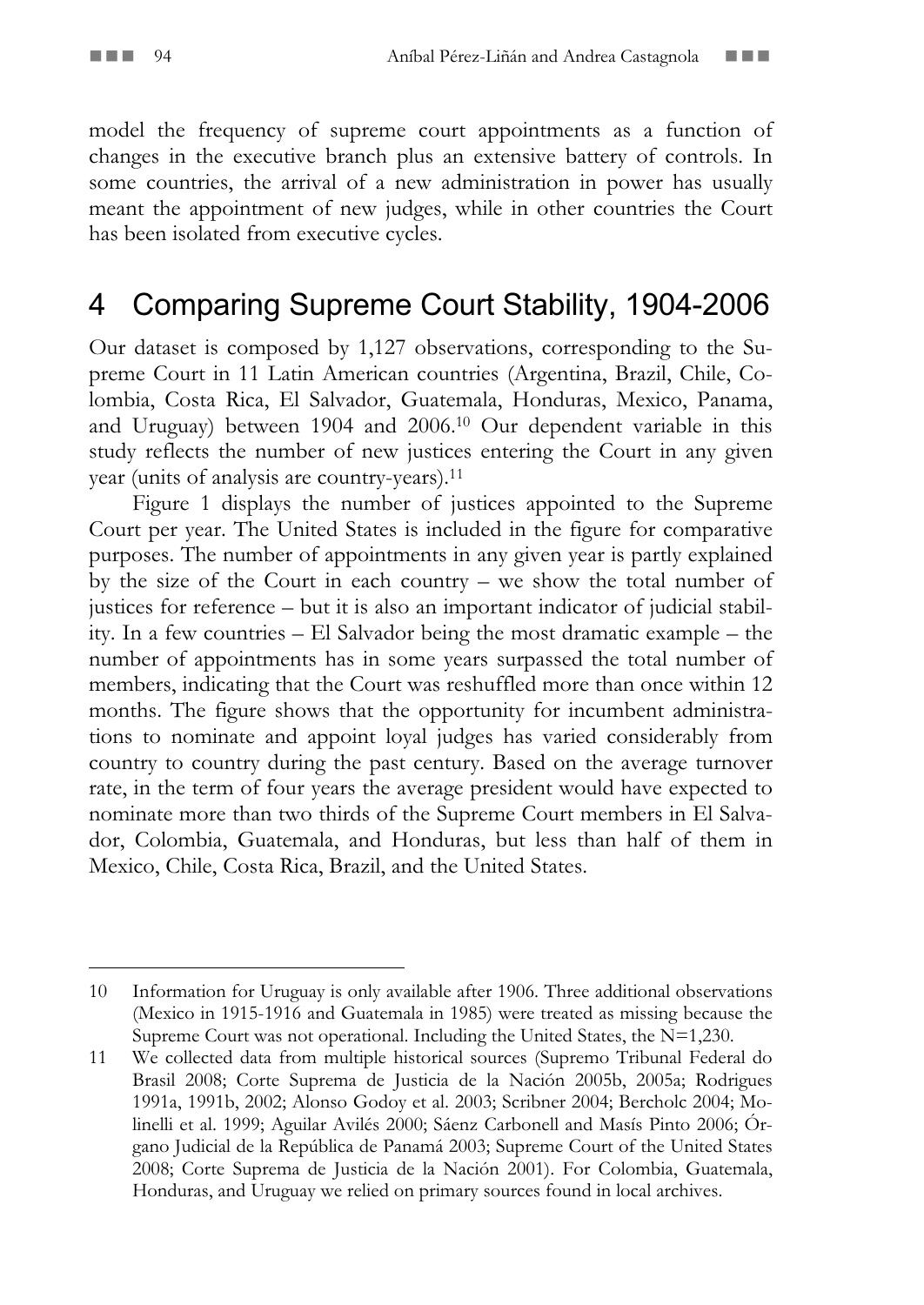

Figure 1: New Justices Entering the Supreme Court, by Country and Year

Source: Database on Supreme Court Justices (see footnote 11).

Figure 1 also suggests that patterns of judicial independence have occasionally varied at critical junctures. For example, the Argentine Supreme Court became more volatile after the impeachment of four members in 1947, and the Mexican Supreme Court became more stable in the 1940s during the administration of Miguel Alemán. To facilitate the comparison, in Table 1 we have normalized the number of incoming justices dividing it by the size of the Court. Table 1 compares the average proportion of freshmen justices expected to enter the Court in a typical year during three historical periods corresponding to the "waves" (and ensuing counter-waves) of democratization in the region: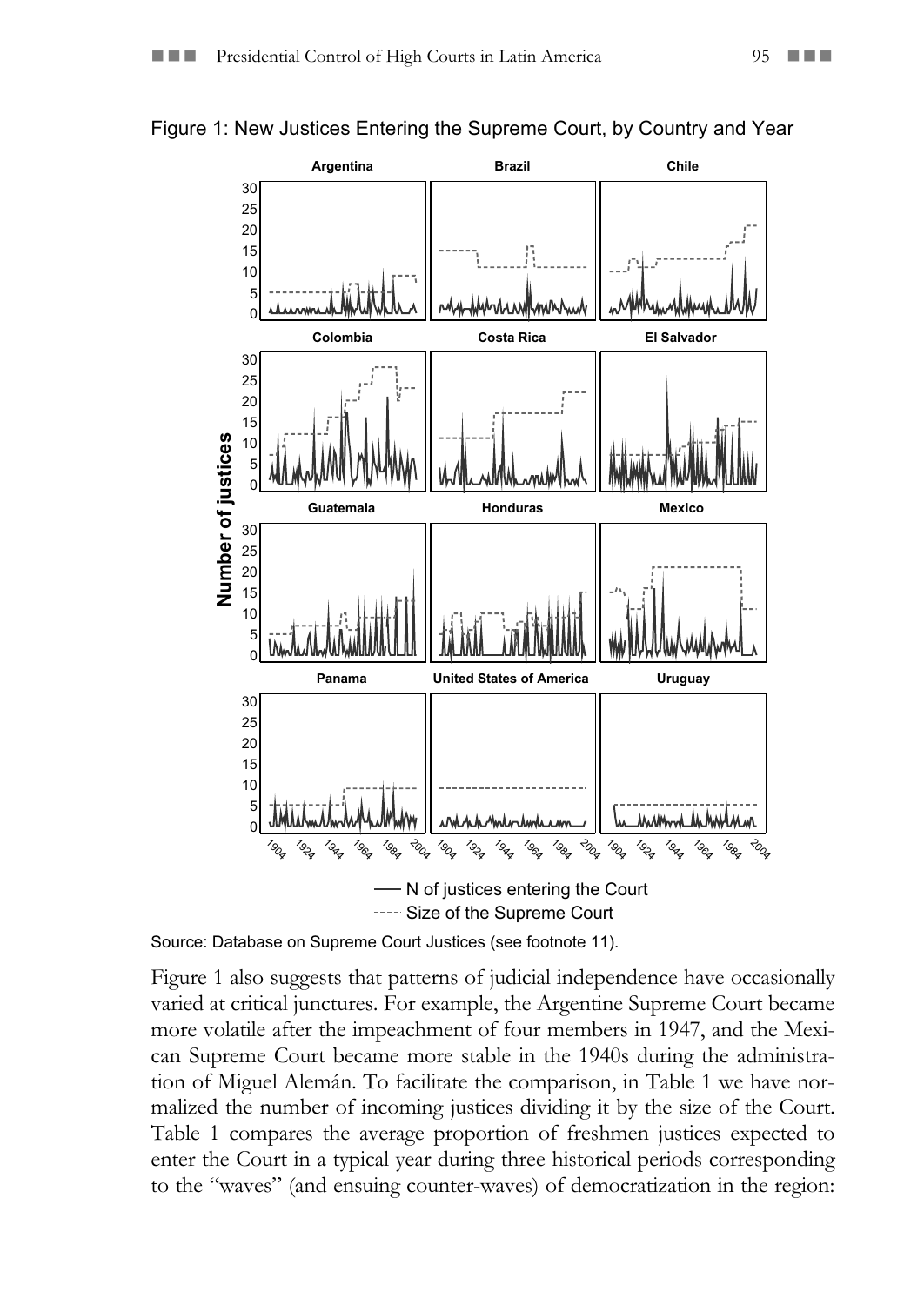1904-1944, 1945-1977, and 1978-2006 (Huntington 1991; Hagopian and Mainwaring 2005). Early during the twentieth century, Argentina had the most established Court among the countries in the sample, only surpassed by the United States. During the second historical period, Argentina had one of the most unstable courts, after El Salvador and Colombia. Conversely, Mexico's represented the fourth most volatile court (after El Salvador, Colombia, and Guatemala) in the early twentieth century, but it was among the most stable ones (only surpassed by Costa Rica and the United States) during the second period. The Courts of El Salvador, Honduras, and Guatemala are among the most unstable ones in the region for this whole period; whereas; on average Brazil's is the most stable Court in the sample (an average of .09). Although the values displayed in Table 1 are partly shaped by the size of the Court (the denominator), values above .20 generally indicate periods of judicial turmoil, while values below .20 tend to indicate periods of relative judicial stability.<sup>12</sup>

| Country        | 1904-1944 | 1945-1977 | 1978-2006 |
|----------------|-----------|-----------|-----------|
| Argentina      | 0.073     | 0.238     | 0.120     |
| Brazil         | 0.089     | 0.093     | 0.094     |
| Chile          | 0.137     | 0.098     | 0.087     |
| Colombia       | 0.196     | 0.273     | 0.166     |
| Costa Rica     | 0.125     | 0.080     | 0.087     |
| El Salvador    | 0.314     | 0.313     | 0.205     |
| Guatemala      | 0.180     | 0.217     | 0.222     |
| Honduras       | 0.143     | 0.205     | 0.232     |
| Mexico         | 0.178     | 0.091     | 0.078     |
| Panama         | 0.166     | 0.158     | 0.169     |
| United States* | 0.068     | 0.061     | 0.034     |
| Uruguay        | 0.137     | 0.127     | 0.159     |

Table 1: Expected Proportion of Incoming Justices to the Supreme Court (per Year)

\* Included for reference.

 $\overline{a}$ 

Source: Database on Supreme Court Justices (see footnote 11).

<sup>12</sup> Some data points in Figure 1 and Table 1 may be slightly inflated because historical sources often fail to distinguish between the appointment of principal and alternate justices. Whenever possible, we only counted the appointment of primary justices to avoid documenting excessive turnover. However, sources for the early twentieth century are often silent about the status of appointees (as well as about when alternates became principals). For Brazil, Guatemala, Mexico, and Panama, we have detected years in which the number of justices reported as serving in the Court is slightly greater than the known size of the Court. Assessing this problem is sometimes compounded by the fact that the constitution did not fix the number of members of the Court, leaving this decision to the discretion of Congress. In such cases, we simply report the known number of new appointments. It is very unlikely that alternate justices were replaced massively while principals stayed in office.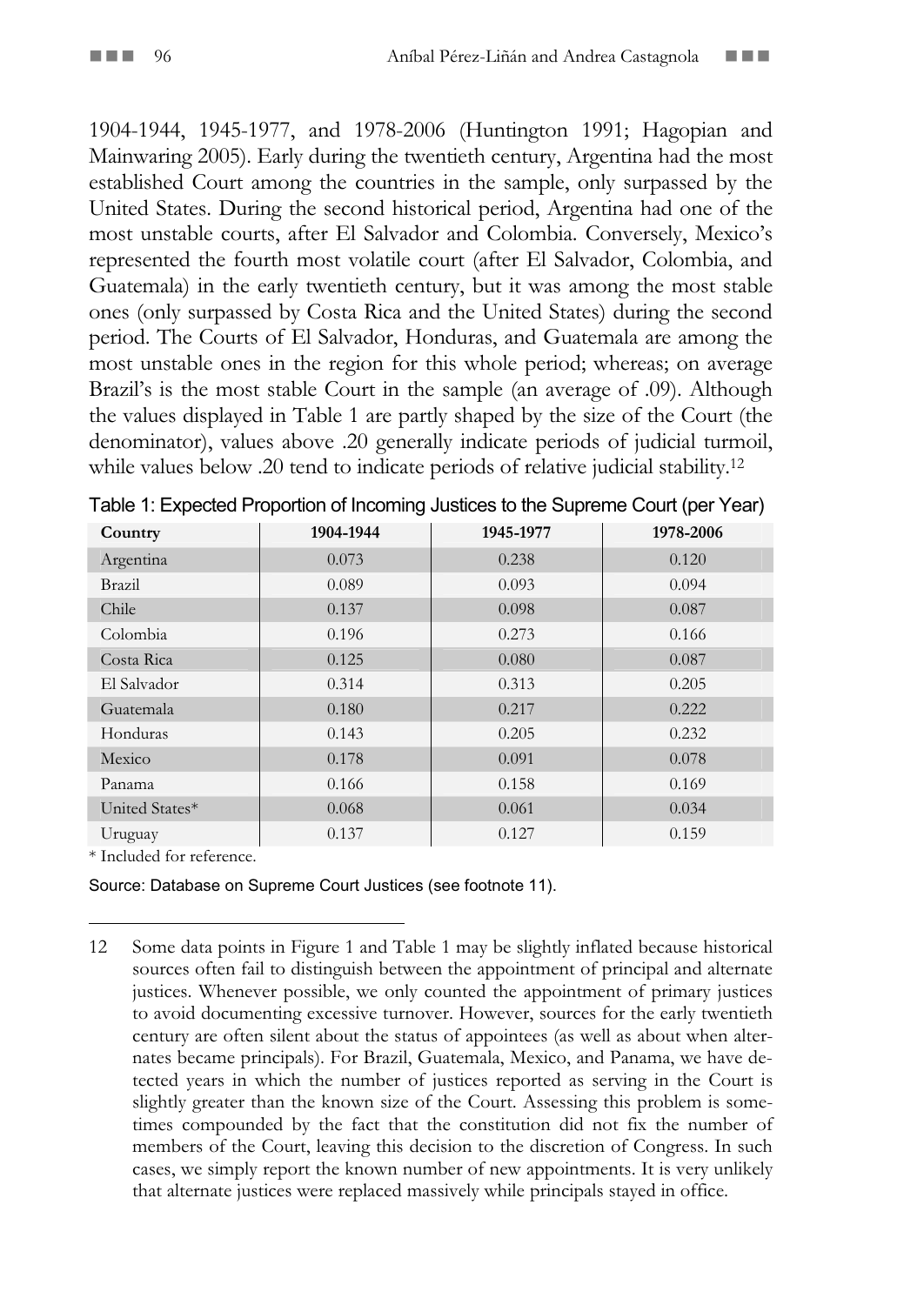### 5 A Basic Model of Judicial Turnover

How can we explain this considerable variance in judicial turnover across countries as well as within countries over time? In this paper we follow the existing literature and model the filling of judicial vacancies using a count model (King 1987; Hagle 1993). By contrast with case studies of the U.S. Supreme Court, our sample contains considerable panel heterogeneity, as suggested by Figure 1. We employ a negative binomial estimator with unconditional fixed effects and robust standard errors to model the expected number of appointments to the Court in any given country-year (Long 1997, Chapter 8; Allison and Waterman 2002).13

In Table 2 we present the statistical model of judicial turnover for 11 Latin American countries from 1904 to 2006. The predictors seek to capture a few "natural" legal and biological conditions that may explain the frequency of judicial appointments. The first variable captures the total number of justices in the Court, an important measure to calibrate the need for new appointments across cases.14 The second predictor measures the number of years that the median justice had served in the Court by the time prior to the observation. Unfortunately very few historical sources provide enough biographical data to compute the age of all justices, so we use the number of years on the bench as a proxy for retirement age. Because count models are non-linear (linear estimates are exponentiated to obtain predicted counts), we transformed the two variables to reflect the functional form suggested by the theory. Following King (1987), we took the natural logarithm of the total number of justices in the Court to model a linear relationship between the size of the Court and the frequency of appointments. By contrast, we took the base 10 logarithm for the tenure of the median justice in order to account for any non-linear effect of age on judicial vacancies. It is possible that in countries with high judicial turnover, a justice who has served in the Court for

 $\overline{a}$ 

<sup>13</sup> The dependent variable presents overdispersion, the property by which the variance of the count (6.95) exceeds the mean (1.59). In cases like this, a Negative Binomial regression is preferred to Poisson regression (Long 1997). Another advantage of the negative binomial estimator is that it relaxes the assumption that the probability of an event occurring at one point in time is constant and independent of all previous events (King 1998).

<sup>14</sup> The size of the Court constitutes an important control variable in cross-sectional terms because countries with larger judicial bodies will naturally need to fill more vacancies. However, presidents may expand the size of the Court as a way of packing it, and thus longitudinal changes in this variable will not always indicate a "neutral" reason for appointments. A similar case can be made for constitutional reforms, another independent variable that we treat as an institutionally neutral reason for new appointments. Our estimates of politicization are thus rather conservative.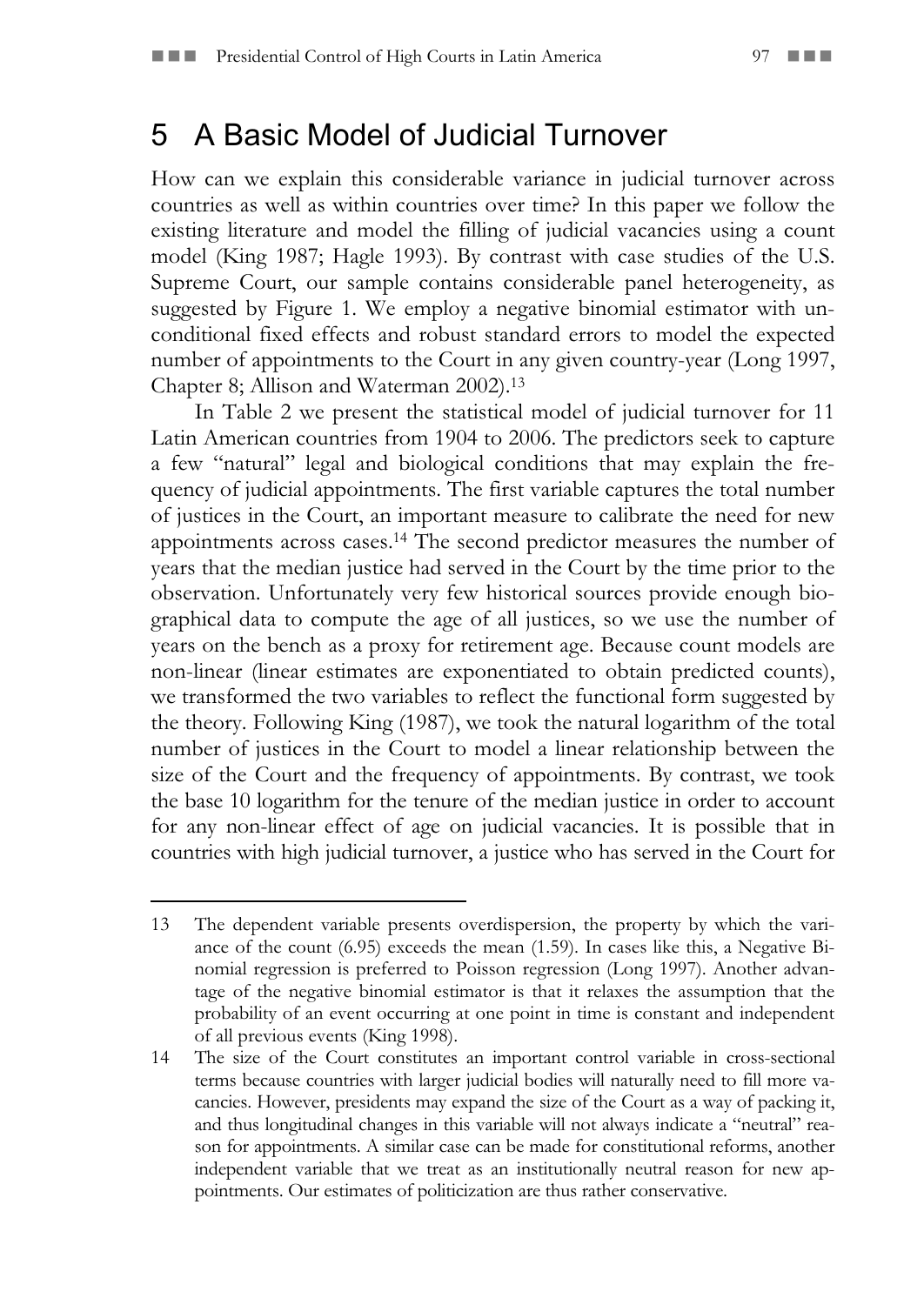ten years will be more likely to retire than a justice who has been just appointed by the current president; but in countries with low judicial turnover, a justice who has been in office for 30 years may have a similar propensity to retire to one who has been in office for 21 years.15 We expect both variables to have a positive impact on the number of judicial appointments.

A third, dichotomous indicator measures the adoption of a new constitution over the past 24 months. Constitutional reforms often expand the number of members in a supreme court or establish specialized chambers; therefore we expect to find an increase in the number of judicial appointments in the aftermath of many constitutional reforms. The fourth independent variable is an estimate of per capita GDP in the country.16 This measure is intended to capture the level of modernization, which presumably produces both greater life expectancy and institutional stability (Przeworski et al. 2000). Both mechanisms should reduce judicial turnover.17

Model 2.1 shows a negative binomial model with no fixed effects (i.e., no country dummies). The results indicate that a larger number of justices is appointed when there are more seats to be filled and in the aftermath of a constitutional change. The coefficient for the tenure variable, on the other hand, is insignificant, which could indicate that age retirement has not been a critical reason for judicial turnover in Latin America, or that our proxy is not particularly accurate. Finally, per capita income has the expected negative and significant effect. The value of the dispersion parameter  $\alpha$  is greater than zero, indicating that the conditional variance of the count outcome is greater than its expected value (and therefore the negative binomial estimator is preferable to a standard Poisson model).

There are good reasons to believe that unobserved country characteristics induce panel heterogeneity in our sample: countries vary in their legal traditions, constitutional designs (including the procedures to nominate

<sup>15</sup> Although we prefer the transformed variables for theoretical reasons, the inclusion of untransformed variables in the models (as well as the use of the mean duration in office instead of the median) did not change the overall results.

<sup>16</sup> GDP estimates for most Latin American countries in the early twentieth century are not easy to obtain. We used income data from Maddison (2003) and OxLAD, plus information from Banks (2004) on imports and exports to estimate yearly growth rates. Using those growth rates, we projected income figures from the World Development Indicators retrospectively for the period 1904-1960 (World Bank 2007).

<sup>17</sup> In studies of economic development, judicial independence is sometimes used as an independent variable, which hints a potential problem of endogeneity. A negative relation between development and turnover could mean that modernization leads to a more independent and stable judiciary, or that a stable and independent judiciary facilitates economic development (Cameron 2002). We cannot address this controversy in this paper, but this issue underscores the need to include fixed effects in the models.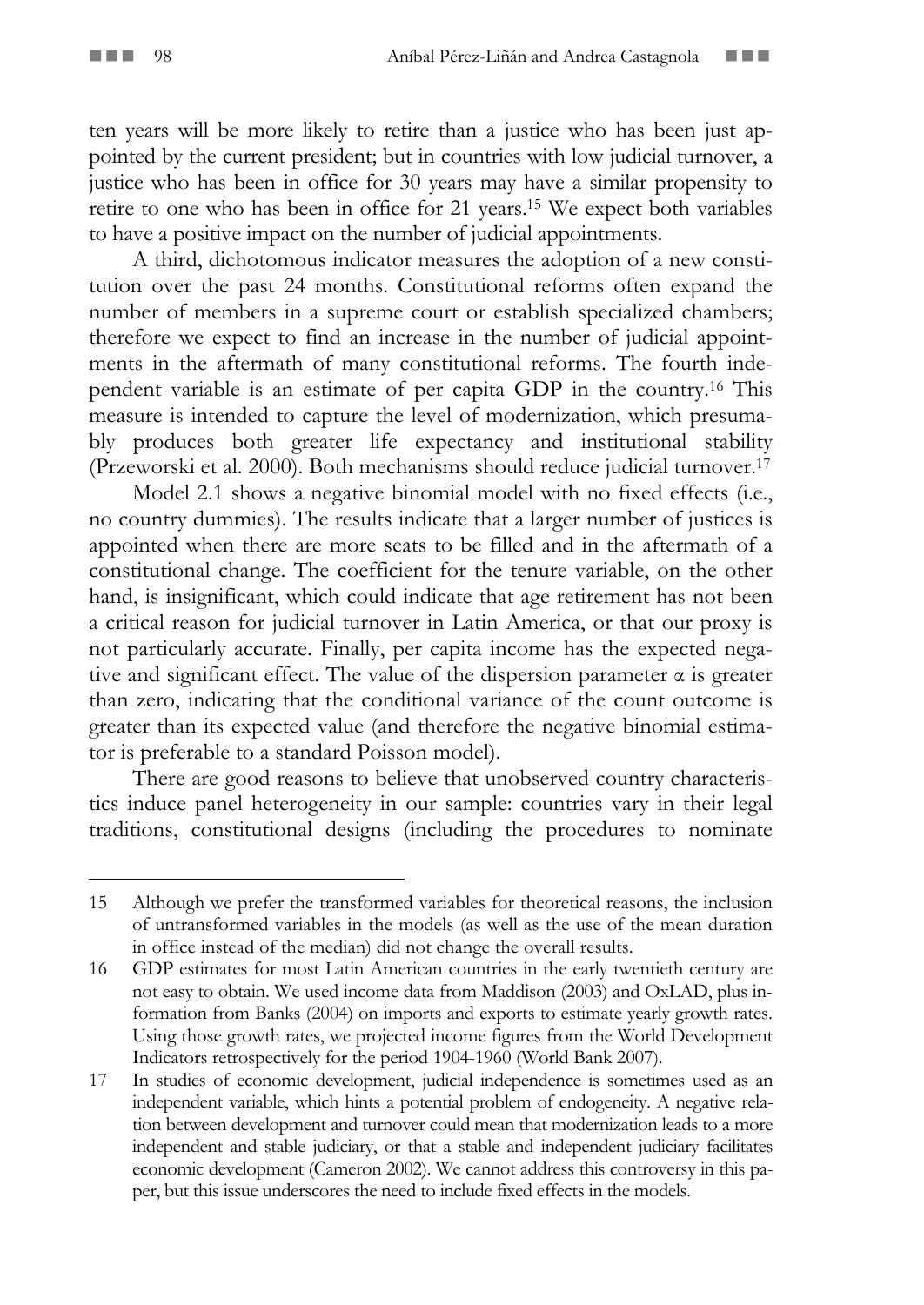justices and the length of their terms), and rules regarding retirement (mandatory age, benefits, and other incentives). Therefore in model 2.2, as well as in the remaining models in this paper, we include individual country dummies to capture fixed effects (Argentina serves as the reference category).18 The results of this model are similar to the ones in 2.1, but the tenure variable is marginally significant at the .1 level, and per capita GDP presents an insignificant effect. This suggests that differences in income may mask more general differences across countries.

|                             | 2.1         | 2.2                  |
|-----------------------------|-------------|----------------------|
|                             | Pooled      | <b>Fixed Effects</b> |
| Size of the Court (ln)      | $0.744$ *** | $0.684***$           |
|                             | (0.126)     | (0.176)              |
| Median time in office (log) | $-0.109$    | $0.487*$             |
|                             | (0.340)     | (0.283)              |
| <b>New Constitution</b>     | $0.624***$  | $0.738***$           |
|                             | (0.143)     | (0.152)              |
| Per capita GDP              | $-0.106**$  | $-0.033$             |
|                             | (0.040)     | (0.079)              |
| Constant                    | $-0.993**$  | $-1.647***$          |
|                             | (0.385)     | (0.326)              |
| $\mathbf{A}$                | $1.543**$   | $1.384**$            |
|                             | (0.369)     | (0.359)              |
| N                           | 1127        | 1127                 |

| Table 2: A Basic Model of Judicial Tenure |
|-------------------------------------------|
|-------------------------------------------|

Note: Dependent variable is number of justices appointed per country-year. Entries are coefficients for negative-binomial regression (standard errors clustered by country). Country dummies are omitted in Model 2.2 to save space. \* Significant at p<.10; \*\* at p<.05; \*\*\* at p<.001

#### Source: Database on Supreme Court Justices (see footnote 11).

 $\overline{a}$ 

Substantive interpretation of the coefficients in Table 2 is not straightforward because count models are non-linear. The marginal impact on the dependent variable of a unit-increase in any predictor depends on the expected value of the count given the behavior of all other independent variables. For simplicity in the presentation, we report substantive effects as relative percentages, using the formula  $(exp(\beta)-1)*100$ . According to the

<sup>18</sup> Other reasons for the inclusion of fixed effects are cross-national differences in the quality of historical sources (as explained previously, some sources fail to discriminate consistently between principal and alternate judges) and the potential endogeneity of the predictor measuring the length of tenure in office if we do not account for average turnover in the past. Following Allison and Waterman, we employed actual country dummies in the analysis, but alternative models using the fixed effects option with xtnbreg in Stata generated similar findings (Allison and Waterman 2002).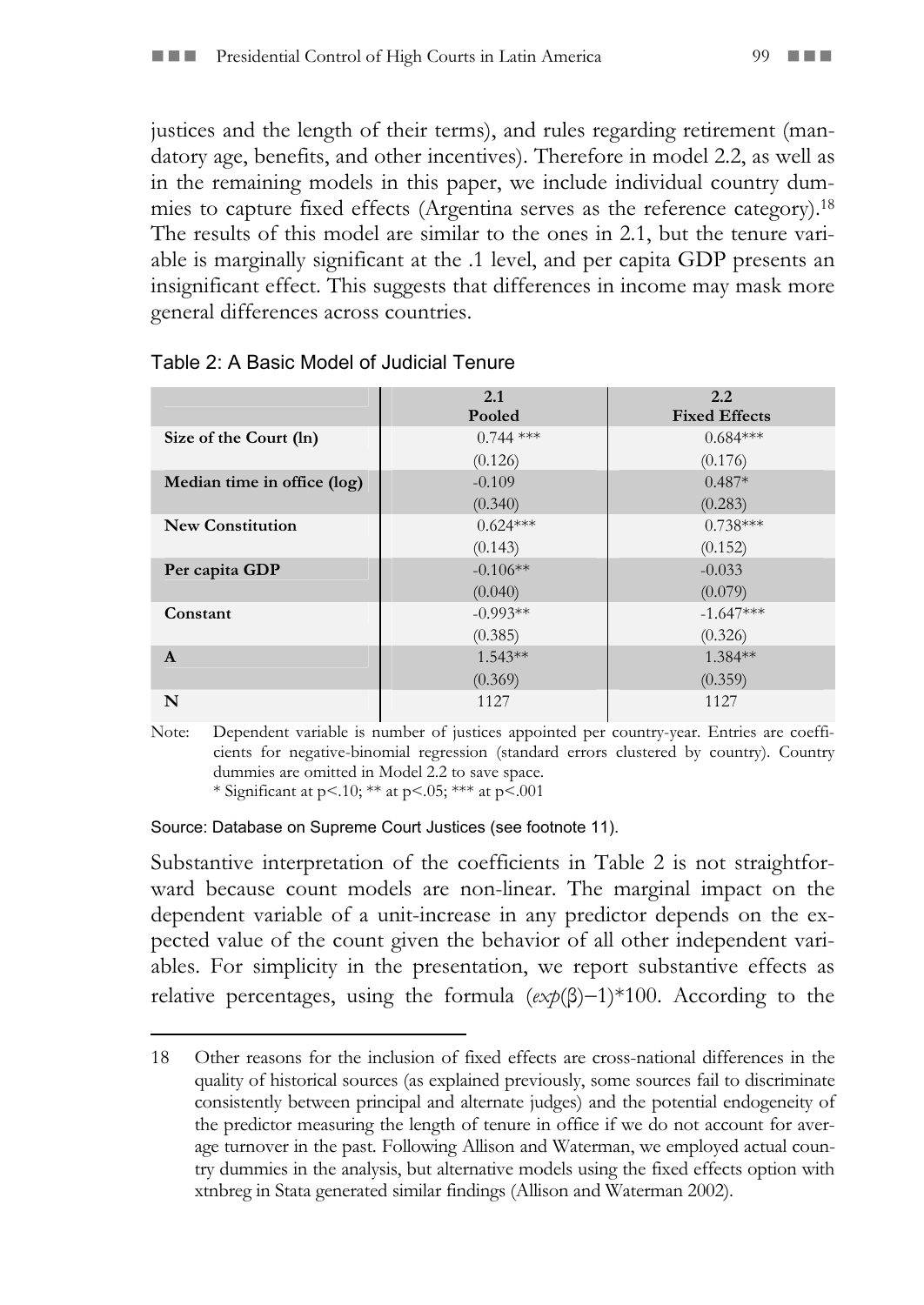second model, a constitutional reform increases the frequency of judicial appointments in 109 percent. That is, if the expected number of appointments in a typical year was only one justice, the expected number of new appointments in the aftermath of a constitutional reform would be, *ceteris paribus*, 2.09, or effectively twice as many.

## 6 Political Factors: Regimes and Government **Changes**

What is the capacity of an incoming executive (either a democratically elected president or a military junta) to shape the Supreme Court? To what extent are new administrations able to nominate and appoint friendly justices? This is the key question driving our paper. In order to measure presidential power in this realm, we employ a dummy variable which acquires a value of one in the first two years of a new administration, and zero afterwards.<sup>19</sup> A positive coefficient would indicate that new justices are more likely to enter the Court in the aftermath of a government change.

Presidential discretion to shape the Court, however, is expected to vary with the nature of the political regime. In model 3.1, we controlled for this factor using three dummy variables for authoritarian, oligarchic, and semi-democratic regimes (the reference category is democratic rule).20 The model suggests that a change in administration generally boosted the number of judicial appointments by 84 percent, but authoritarian governments were able to appoint in addition 19 percent more justices. Other types of regimes are virtually indistinguishable from democracies in their management of judicial appointments.

Given those results, it is possible that the significant coefficient for new administrations is reflecting the effect of certain authoritarian governments coming to power. Military coups often suspend the Constitution, dissolve Congress, and reshuffle courts unilaterally. In order to distinguish the impact of civilian and military presidents, we included a second indicator that reflects the advent of new *military* rulers.21 Model 3.2 shows that, on average,

<sup>19</sup> The use of two years, rather than just one, to code the dummy is driven by the fact that new administrations may come to power at the end of a calendar year, pushing the appointment of new justices to the next year.

<sup>20</sup> We used Smith's classification of historical regimes (Smith 2005). Smith defined regimes as democratic when political competition was free and fair, as semi-democratic when competition was free but not fair, as oligarchic when competition was fair but not free, and as authoritarian when it was neither.

<sup>21</sup> This is a subset of the new administrations: of 552 changes of government, 46 were coded as military. Instances in which former military officers took office as "civilian" party leaders were not counted as military governments.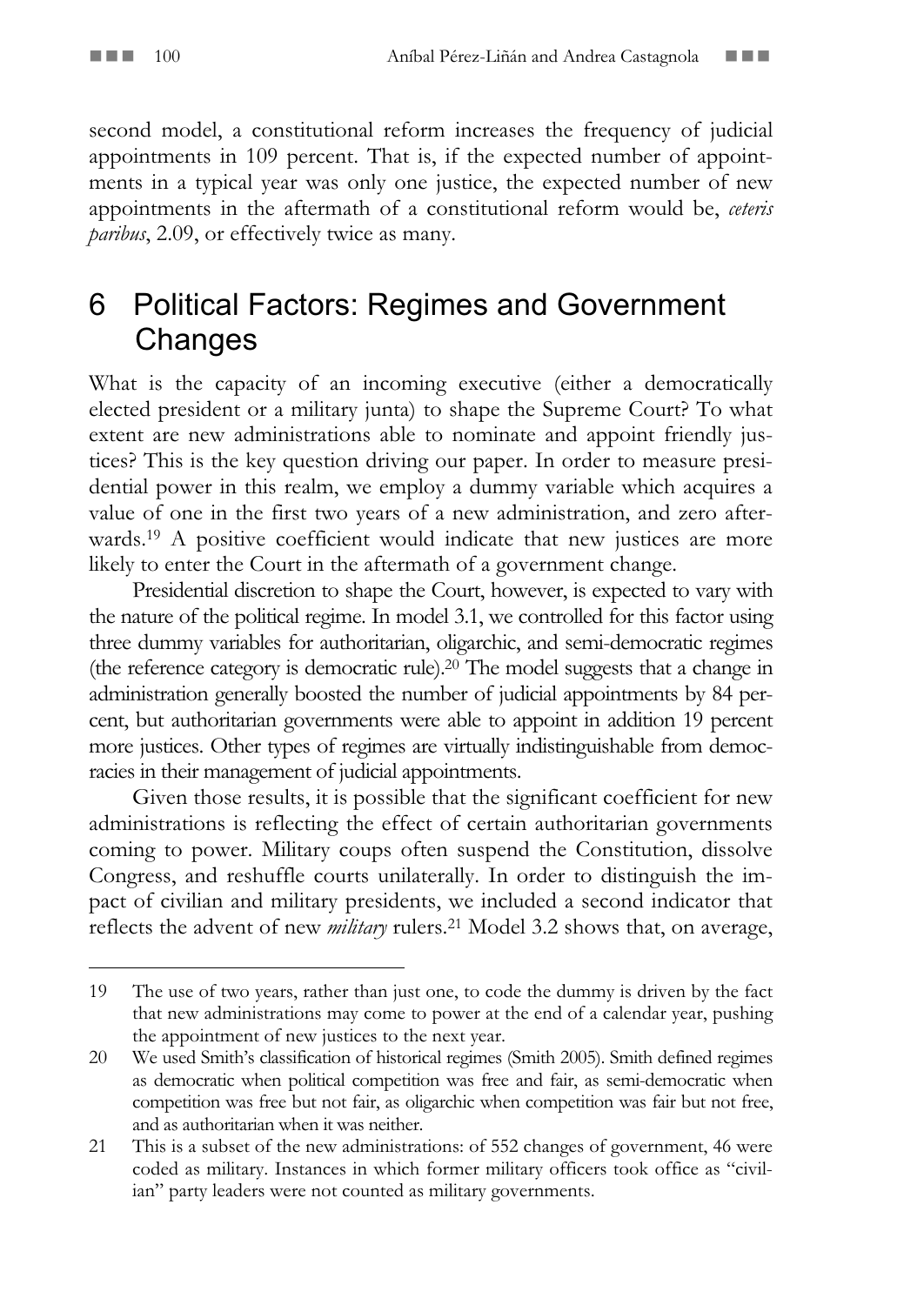the inauguration of a military government may accelerate judicial turnover by 105 percent. This effect accounts for the negative influence of authoritarianism observed in the previous model (this variable is now insignificant) but not for the advantage of civilian administrations, which still appoint 71 percent more justices during their first 24 months in office. This result presents an interesting question for the literature on democratization, because it shows that the establishment of a democratic regime is not sufficient to guarantee a more stable and independent judiciary. In Table 3, the impact of constitutional reforms remains significant and similar in magnitude to the effect observed in model 2.2.

|                             | 3.1         | 3.2         |
|-----------------------------|-------------|-------------|
|                             | Presidents  | Military    |
| Size of the Court (ln)      | $0.675***$  | $0.664***$  |
|                             | (0.141)     | (0.138)     |
| Median time in office (log) | $0.483*$    | 0.457       |
|                             | (0.285)     | (0.298)     |
| <b>New Constitution</b>     | $0.644***$  | $0.666***$  |
|                             | (0.130)     | (0.129)     |
| Per capita GDP              | $-0.027$    | $-0.029$    |
|                             | (0.073)     | (0.072)     |
| New administration          | $0.610***$  | $0.536**$   |
|                             | (0.188)     | (0.195)     |
| New military government     |             | $0.717***$  |
|                             |             | (0.193)     |
| Authoritarian regime        | $0.178**$   | 0.025       |
|                             | (0.088)     | (0.093)     |
| Oligarchic regime           | $-0.036$    | $-0.056$    |
|                             | (0.170)     | (0.173)     |
| Semi-democratic regime      | 0.165       | 0.094       |
|                             | (0.155)     | (0.140)     |
| Constant                    | $-2.137***$ | $-2.103***$ |
|                             | (0.320)     | (0.296)     |
| α                           | 1.246       | 1.208       |
|                             | (0.307)     | (0.305)     |
| N                           | 1127        | 1127        |

Table 3: Political Factors: Regimes and Government Changes

Note: Dependent variable is number of justices appointed per country-year. Entries are coefficients for negative-binomial regression (standard errors clustered by country). Country dummies are omitted to save space. \* Significant at p<.10; \*\* at p<.05; \*\*\* at p<.001

Source: Database on Supreme Court Justices (see footnote 11).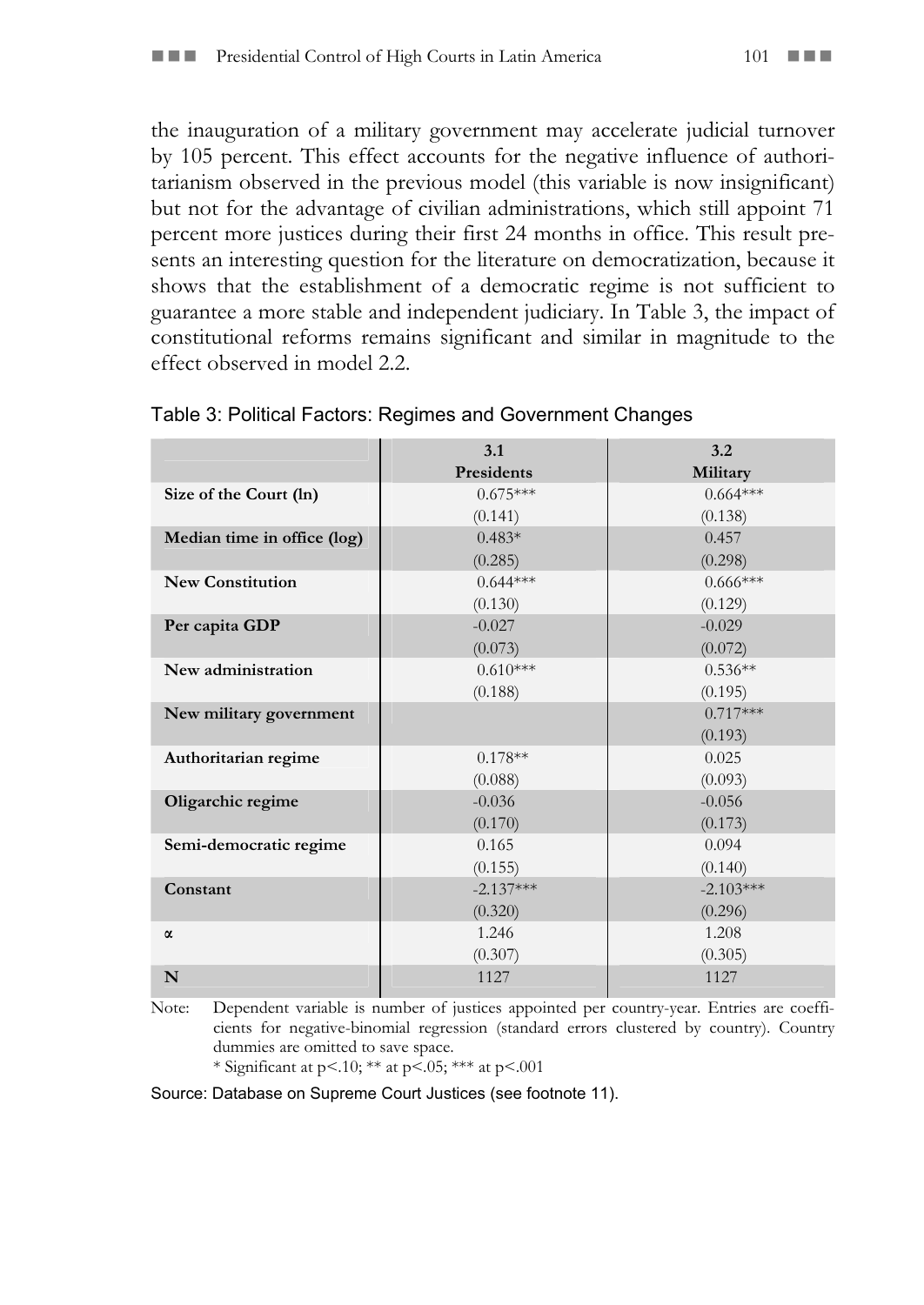### 7 Institutional and Partisan Incentives

The fact that incoming presidents have some leverage to nominate new justices does not automatically mean that they will always want to do it. Under what conditions are presidents more *interested* in reshuffling the Court? In this section we explore three hypotheses. First, presidents may be less interested in altering the composition of the Supreme Court when judicial review is exercised by a different body. We include a dummy variable indicating whether a distinct constitutional tribunal operates in the country. In those cases, control of the Supreme Court will still provide important benefits (among them influence over lower courts deciding on cases of corruption and on civil cases involving the president's cronies) but the political value of the Court as a veto player will decline.

Second, presidents may be reluctant to stir the Court when they have to negotiate the appointments with the opposition. Unfortunately, data on the composition of Congress is hardly available for some Latin American countries in the early twentieth century, but we were able to measure: (a) whether a legislature operated in the country (because our sample includes multiple types of regimes, about 10 percent of the country-years lacked a legislature), and (b) whether the legislature was elected by proportional representation (51 percent of the cases in the sample). Presumably, a more fragmented Congress could discourage presidential encroachment on the judiciary (Chavez 2003).

Third, presidents may be less interested in appointing new justices when party loyalists already control the Court. As explained above, we assume that presidents prefer to deal with justices nominated by them rather than with justices nominated by other presidents; and that they prefer justices nominated by other presidents of their own party rather than justices nominated by the opposition. We include two variables, capturing the proportion of justices nominated by the same president and the proportion of justices nominated by governments of the same party, measured for the year prior to the observation.

Model 4.1 shows the results of the analysis. The coefficients for the dummies indicating the presence of a constitutional tribunal and a legislative body have the expected direction but fail to achieve statistical significance. By contrast, partisan incentives emerge as a strong predictor of judicial appointments. The number of appointments declines significantly when the president or the party already control a considerable proportion of seats in the Court. In this model, the advent of a military government still produces changes in the Court, but the inauguration of a civilian administration is not relevant for judicial turnover in the absence of partisan incentives.

Model 4.2 is a trimmed equation eliminating predictors with insignificant effects in most tables. To illustrate the substantive effect of partisan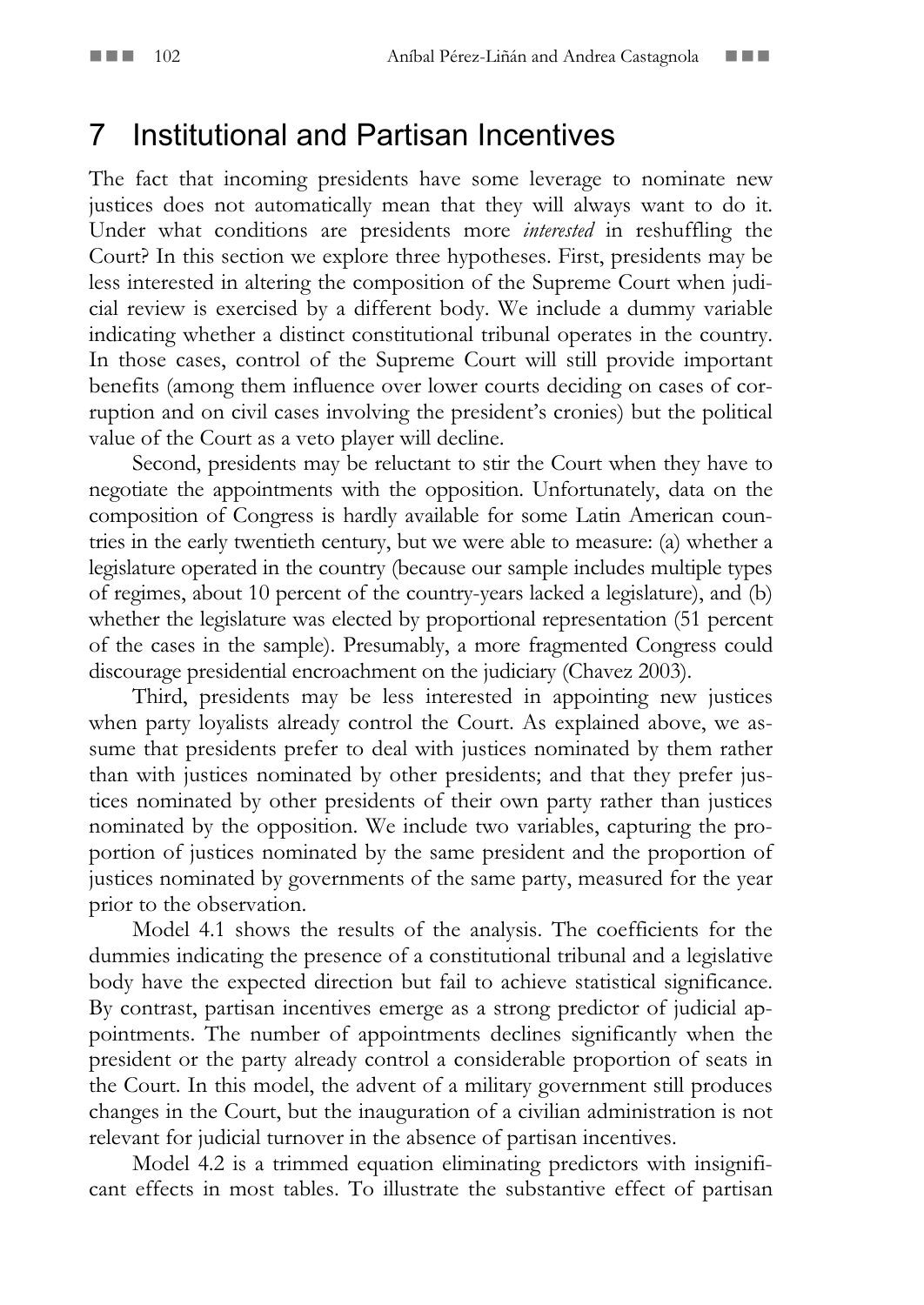incentives consider that, if a hypothetical president had the ability to nominate five new justices to the Court in any given year, the president would only nominate 3.8 candidates if the Court was already controlled by his or her party, and would nominate only one justice if the Court was controlled by his or her own nominees.

|                                        | 4.1<br><b>Incentives</b> | 4.2<br><b>Trimmed model</b> |
|----------------------------------------|--------------------------|-----------------------------|
| Size of the Court (ln)                 | $0.628***$<br>(0.194)    | $0.565***$<br>(0.151)       |
| Median time in office (log)            | $-0.156$<br>(0.371)      |                             |
| <b>New Constitution</b>                | $0.652***$<br>(0.118)    | $0.667***$<br>(0.148)       |
| Per capita GDP                         | $-0.027$<br>(0.076)      |                             |
| New administration                     | 0.099<br>(0.123)         | 0.130<br>(0.110)            |
| New military government                | $0.563**$<br>(0.198)     | $0.659***$<br>(0.174)       |
| <b>Constitutional Tribunal</b>         | $-0.106$<br>(0.126)      |                             |
| Legislature in operation               | $-0.172$<br>(0.162)      |                             |
| <b>Proportional Representation</b>     | 0.004<br>(0.157)         |                             |
| Proportion of justices<br>nominated by |                          |                             |
| The president (t-1)                    | $-0.928**$<br>(0.404)    | $-0.847**$<br>(0.337)       |
| The president's party (t-1)            | $-0270*$<br>(0.139)      | $-0.264**$<br>(0.127)       |
| Constant                               | $-0.800$<br>(0.581)      | $-1.142***$<br>(0.324)      |
| $\alpha$                               | 1.103<br>(0.241)         | 1.106<br>(0.239)            |
| N                                      | 1127                     | 1127                        |

#### Table 4: Partisan and Institutional Incentives

Note: Dependent variable is number of justices appointed per country-year. Entries are coefficients for negative-binomial regression (standard errors clustered by country). Country dummies are omitted to save space. \* Significant at p<.10; \*\* at p<.05; \*\*\* at p<.001

Source: Database on Supreme Court Justices (see footnote 11).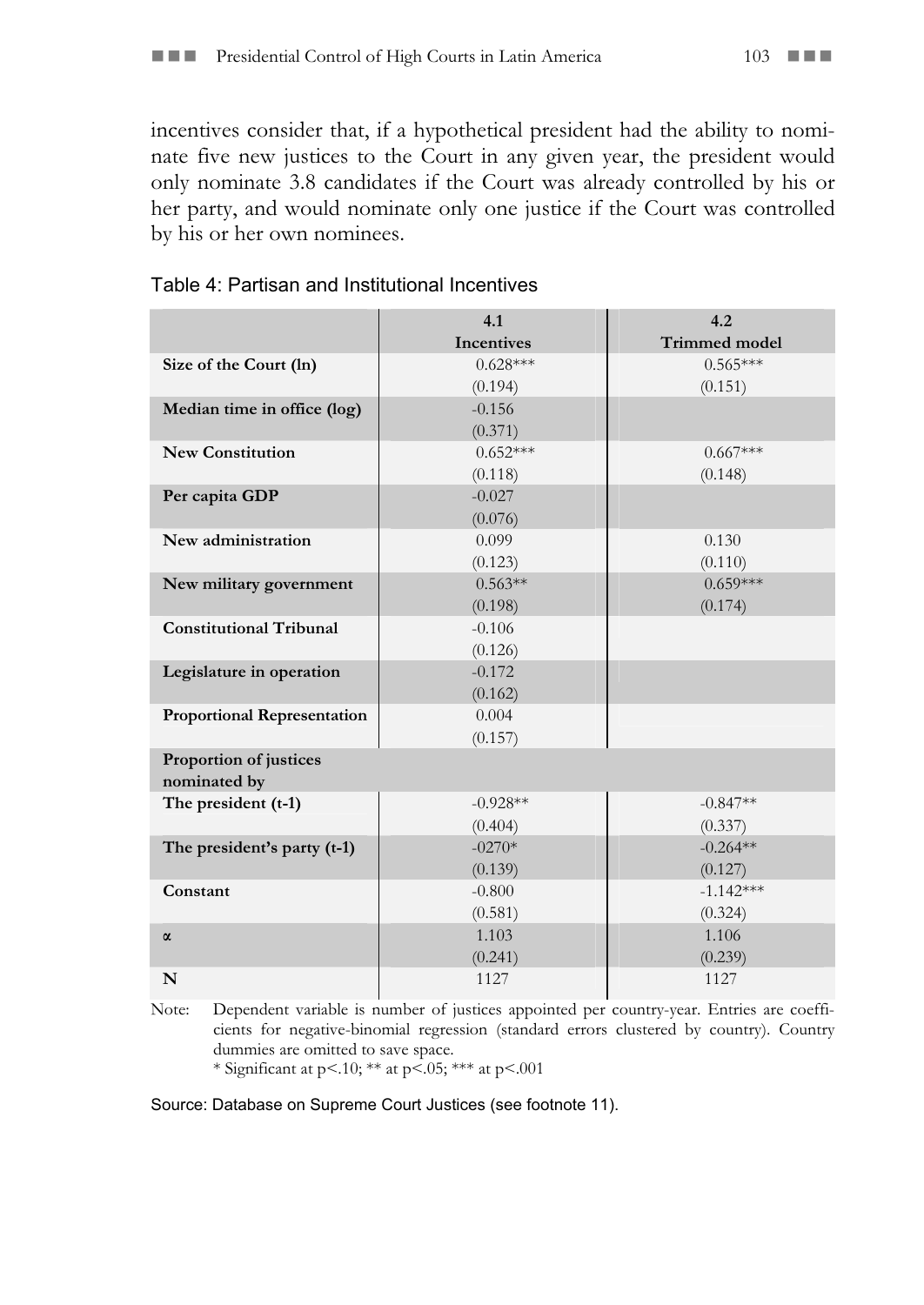### 8 Historical Trends and Comparative Perspectives

We have shown that, in several Latin American countries during more than one century, political factors seemed to explain the appointment of new members to the Supreme Court. The number of appointments was significantly greater in the aftermath of constitutional reforms, when military leaders took office, and when civilian presidents faced courts controlled by opposition parties.

Are those political effects consistent across countries and over time? Table 1 suggested that structural breaks may be present in the series for some countries. Our first question in this section is whether judicial politics generally changed with each historical "wave" of democratization. During the first period reflected by Table 1, between the independence of Panama and the end of World War II, few nations could be considered fully democratic. But politics varied considerably across countries: some governments were controlled by powerful individuals such as Maximiliano Hernández Martínez in El Salvador (1931-1944), Manuel Estrada Cabrera (1898-1920) and Jorge Ubico (1931-1944) in Guatemala, Tiburcio Carías in Honduras (1933-1949), and Porfirio Díaz in Mexico (1884-1911); others were controlled by strong elites united under a hegemonic party, such as those in Argentina, Brazil, and Mexico after the Revolution; and few others were controlled by competitive (but still elitist) parties, such as those in Chile and Uruguay (Lewis 2005; Dahl 1971; Smith 2005).

The second period, between the end of World War II and 1977, began with a short wave of democratization (illustrated by the Arévalo and Arbenz administrations in Guatemala during 1944-1954), followed by a series of breakdowns, a new and longer wave of democratization in the late 1950s (represented by the fall of the Rojas Pinilla dictatorship in Colombia in 1957), and a lasting counter-wave (indicated in our sample by the military dictatorships in Argentina, Brazil, Chile, El Salvador, Guatemala, Honduras, Panama, and Uruguay in the 1960s and the 1970s). The third period, after 1978, corresponds to the so-called "third wave" of democratization, a period in which all countries in the sample became democracies or semidemocracies (Mainwaring et al. 2007).

Given the evolution of democracy in the region, we expected presidents to be more inclined to reshuffle courts during the first two historical periods. However, Table 5 suggests a different conclusion. Model 5.1 includes two dummy variables (one for 1904-1944 and another for 1945-1977) and two interaction terms between them and the new administration dummy. Therefore the reference category in this model is the most recent period (1978-2006) and the baseline coefficient for new administrations reflects the variable's impact during the current period.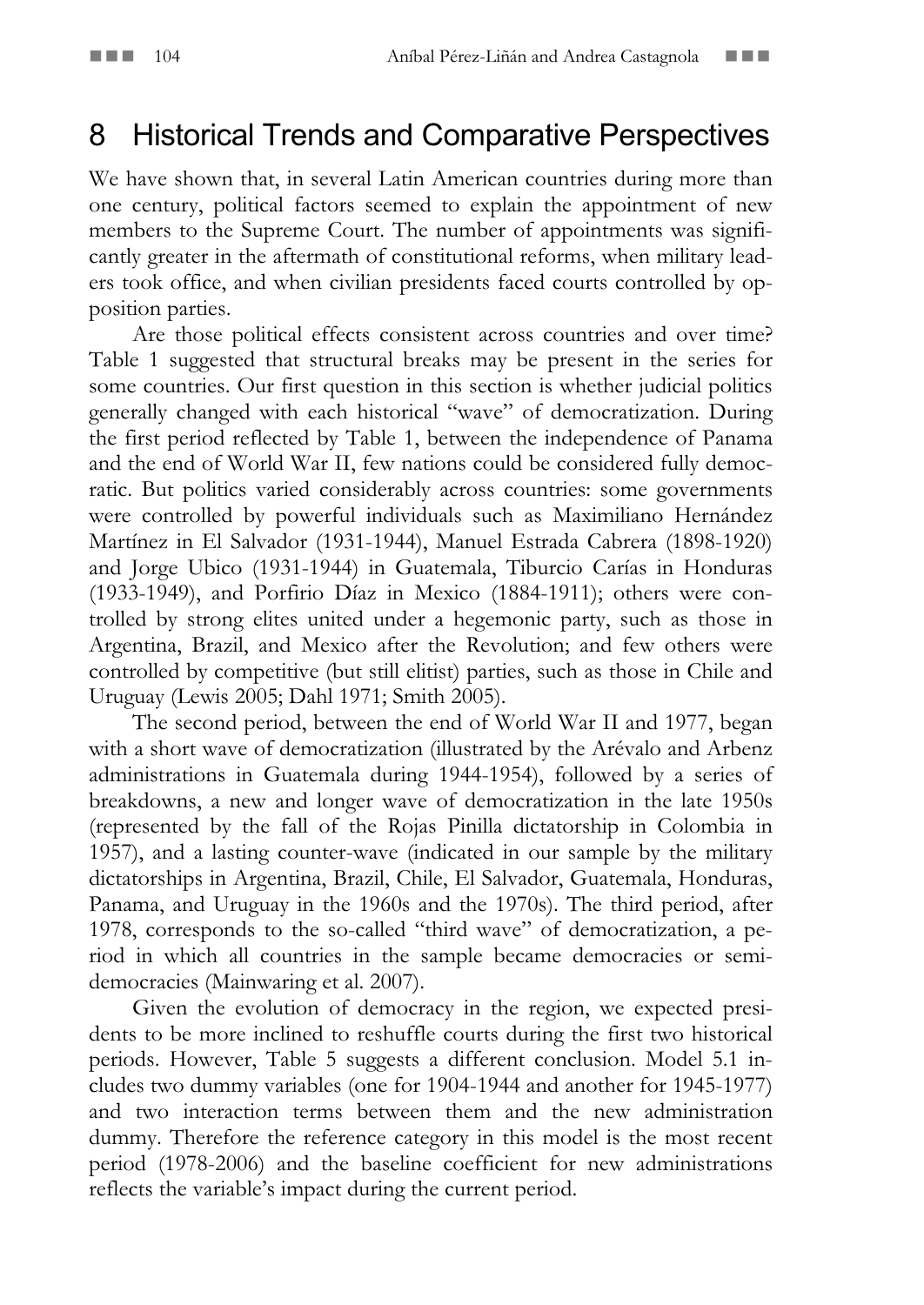#### Table 5: Comparative Models

|                                     | 5.1<br>Periods | 5.2<br>Countries |
|-------------------------------------|----------------|------------------|
| Size of the Court (ln)              | $0.556**$      | $0.655***$       |
| Median time in office (log)         |                |                  |
| <b>New Constitution</b>             | $0.675***$     | $0.706***$       |
| New administration                  | $0.296**$      | $0.607***$       |
| New military government             | $0.674***$     | $0.693***$       |
| Proportion of justices nominated by |                |                  |
| The president (t-1)                 | $-0.889**$     | $-0.722**$       |
| The president's party (t-1)         | $-0.245*$      | $-0.248*$        |
| Period 1904-1944                    | 0.203          |                  |
| Period 1945-1977                    | $-0.008$       |                  |
| New administration * 1904-1944      | $-0.416**$     |                  |
| New administration *1945-1977       | $-0.062$       |                  |
| <b>Brazil</b>                       | $-0.090$       | $0.289**$        |
| <b>Chile</b>                        | 0.267          | $0.660***$       |
| Colombia                            | $1.147***$     | 1.310***         |
| Costa Rica                          | 0.068          | $0.640***$       |
| Guatemala                           | $0.727***$     | $0.943***$       |
| Honduras                            | $0.544***$     | $-0.193***$      |
| Mexico                              | $0.627*$       | $0.814***$       |
| Panama                              | $0.285***$     | $0.263***$       |
| El Salvador                         | 1.128***       | 1.368***         |
| Uruguay                             | $0.099**$      | $0.645***$       |
| <b>United States</b>                |                | $-0.257**$       |
| New administration * Brazil         |                | $-0.690***$      |
| New administration * Chile          |                | $-0.914***$      |
| New administration * Colombia       |                | $-0.428***$      |
| New administration * Costa Rica     |                | $-1.158***$      |
| New administration * Guatemala      |                | $-0.330***$      |
| New administration * Honduras       |                | 1.018***         |
| New administration * Mexico         |                | $-0.466***$      |
| New administration * Panama         |                | $-0.009$         |
| New administration * El Salvador    |                | $-0.468***$      |
| New administration * Uruguay        |                | $-0.863***$      |
| New administration * United States  |                | $-0.458***$      |
| Constant                            | $-1.201**$     | $-1.667***$      |
| $\alpha$                            | 1.099**        | 1.003***         |
| N                                   | 1127           | 1127             |

Note: Dependent variable is number of justices appointed per country-year. Entries are coefficients for negative-binomial regression (standard errors clustered by country, omitted to save space). \* Significant at p<.10; \*\* at p<.05; \*\*\* at p<.001

Source: Database on Supreme Court Justices (see footnote 11).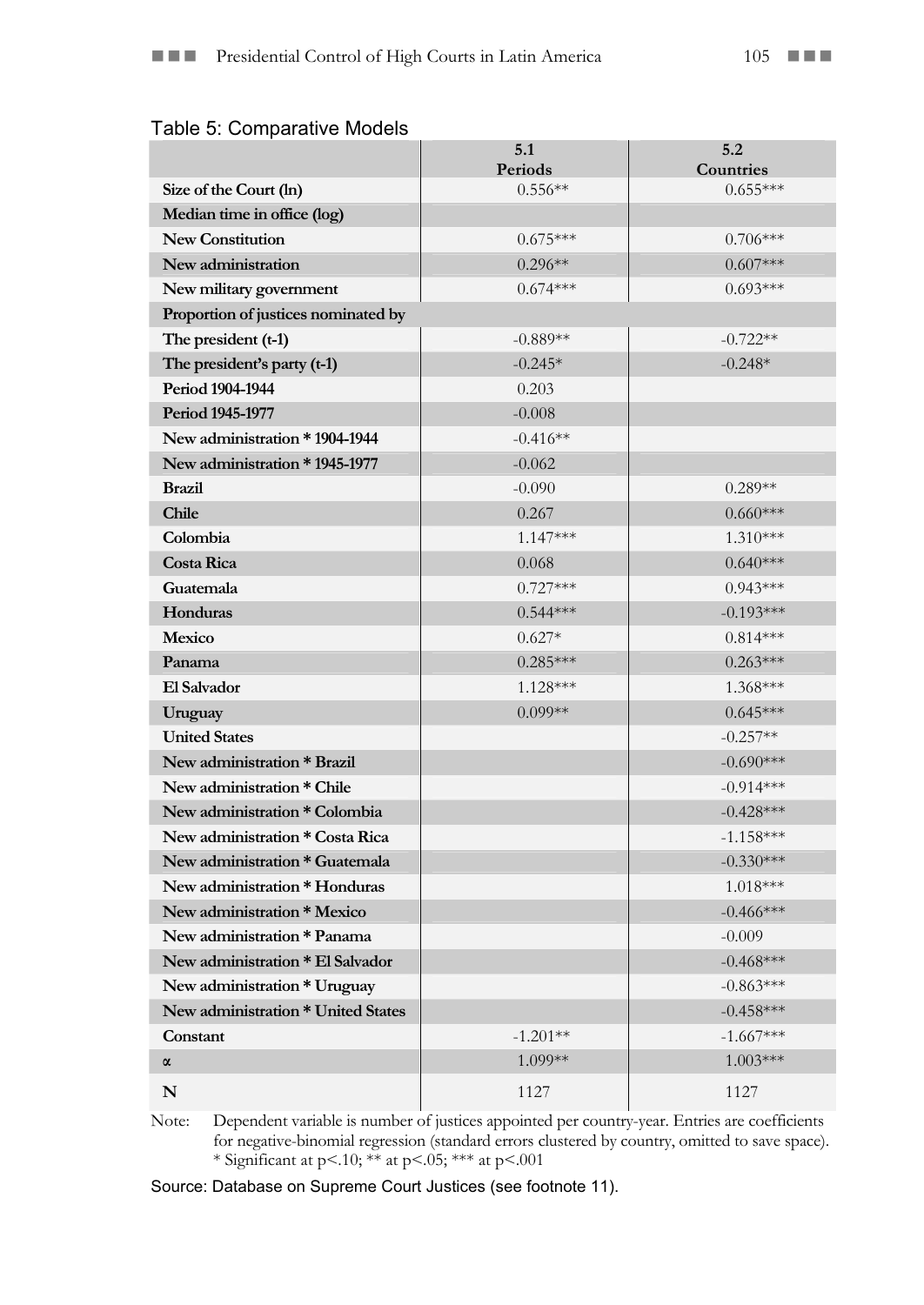The results indicate that executive realignments had *milder* political consequences for the Supreme Court during the early twentieth century than later. The analysis of conditional coefficients shows that, between 1904 and 1944, the effect of new administrations on the appointment of new justices was virtually indistinguishable from zero; between 1945 and 1977, every government change increased the appointment of justices by 26 percent (significant at the .05 level), and between 1978 and 2006, new administrations increased the number of appointments by 34 percent (significant at the .01 level). Because of the relevance of institutional veto players and the *judicialization* of politics, the advent of democracy may have accelerated the race to control courts, rather than reducing it (Tsebelis 2002, Chapter 10).





Note: Square markers denote that country intercepts are statistically smaller than zero  $(p<.05)$ . Black markers indicate that conditional coefficients are statistically different from zero (p<.05). Country intercepts reflect the constant plus the respective country dummies in model 5.2. Conditional coefficients reflect the baseline coefficient for the New administration variable plus the interaction terms in model 5.2 (significance levels are based on conditional standard errors). Dotted lines reflect the mean value for each axis.

Source: Database on Supreme Court Justices (see footnote 11).

In order to facilitate the interpretation of the results, Figure 2 plots the 12 countries, showing their intercepts and the conditional effect of a government change according to model 5.2. The horizontal axis reflects the country inter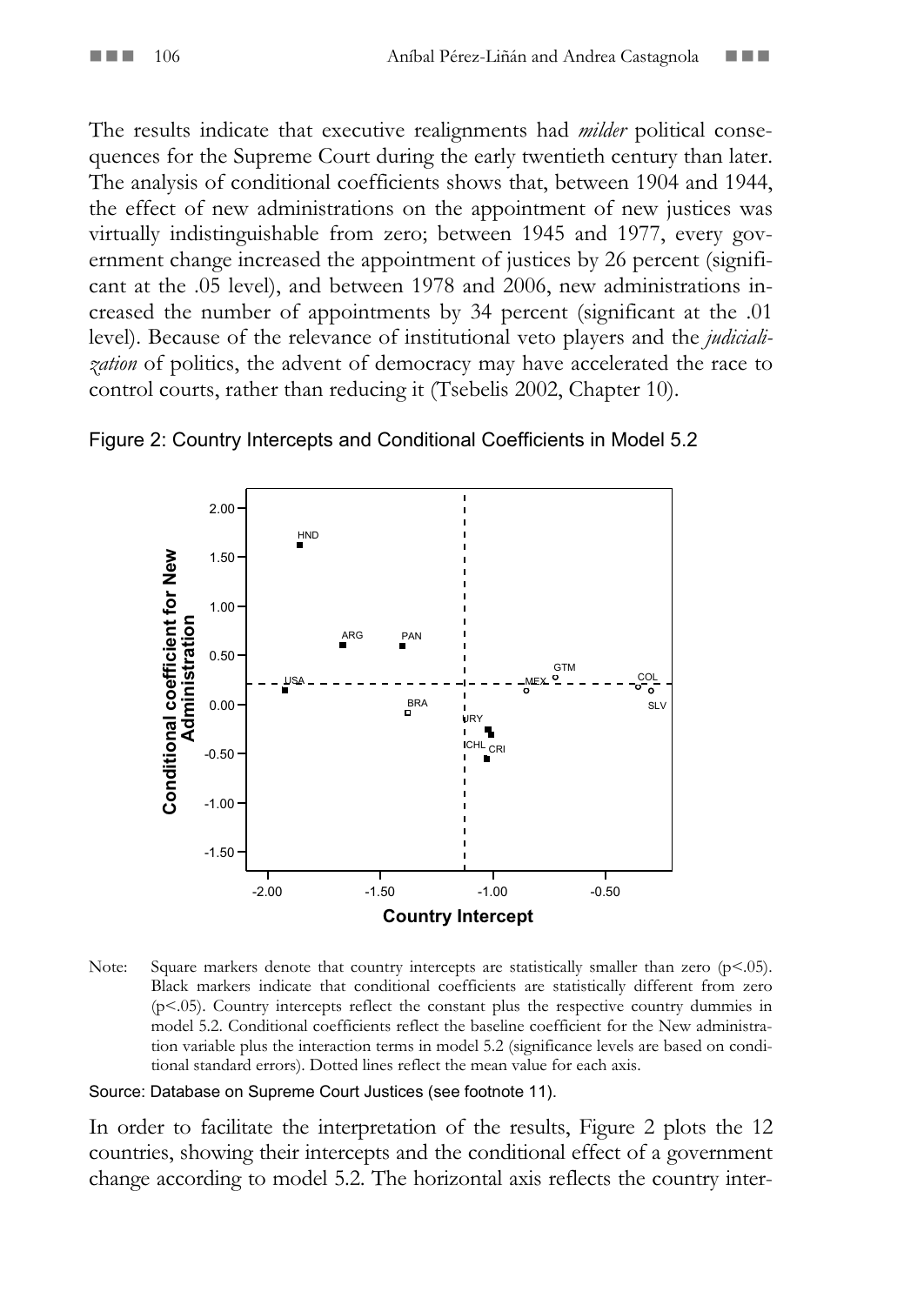cepts (the constant in 5.2 plus the estimate for the country dummy), a measure for the expected turnover in the Court after all other factors have been controlled for. The vertical axis reflects the conditional coefficients for the New Administration variable (the baseline coefficient in 5.2 plus the estimates for the interaction terms), an indicator of the impact of presidential interference in each country. The vertical dimension thus indicates to what extent the historical levels of judicial turnover depicted in Figure 1 and Table 1 resulted from realignments in the executive branch; while the horizontal dimension compares the remaining degree of judicial turnover in each country after all general explanations included in the models are accounted for.

The quadrants in the figure denote four historical types of institutional environments for the Supreme Court. Cases in the upper-left quadrant represent situations in which supreme court turnover is relatively low in "normal" years, but increases significantly in the aftermath of government changes. Honduras presents an extreme example of this pattern, indicating that the very high turnover observed in Figure 1 may be fully explained by executive politics. Argentina and Panama constitute significant but less dramatic examples of this historical problem. Note that the quantitative model cannot reveal which strategies were used by incoming presidents to induce supreme court vacancies in each context. Therefore, and in spite of the similar outcomes, a detailed historical analysis of the cases in this cluster could unveil different sub-types of executive-court relations.

The lower-left quadrant captures instances of high judicial stability in which judicial turnover does not significantly change during the first months of a new administration. Only Brazil belongs in this category. Closer to the previous group, the United States has a positive and statistically significant conditional coefficient for the new administration variable. This finding tends to confirm the hypothesis about strategic retirements in the U.S. Supreme Court, but while in the United States strategic retirements are mostly driven by the calculations of individual justices, in Latin America they have often been induced by the executive branch (Zorn and Van Winkle 2000; Spriggs and Wahlbeck 1995; Hagle 1993).

The upper-right quadrant represents situations in which judicial turnover tends to be high, irrespective of the electoral cycles. In countries such as Colombia, El Salvador, Guatemala, and Mexico new justices have been appointed at any point during the life cycle of the administrations. The cases cluster at the lower boundary of the quadrant. Non-significant values for the conditional coefficient indicate that the appointment of new Court members has not typically increased during the first 24 months of presidencies. However, non-significant values for the country intercepts tend to indicate that judicial stability is generally low. To understand this result, consider that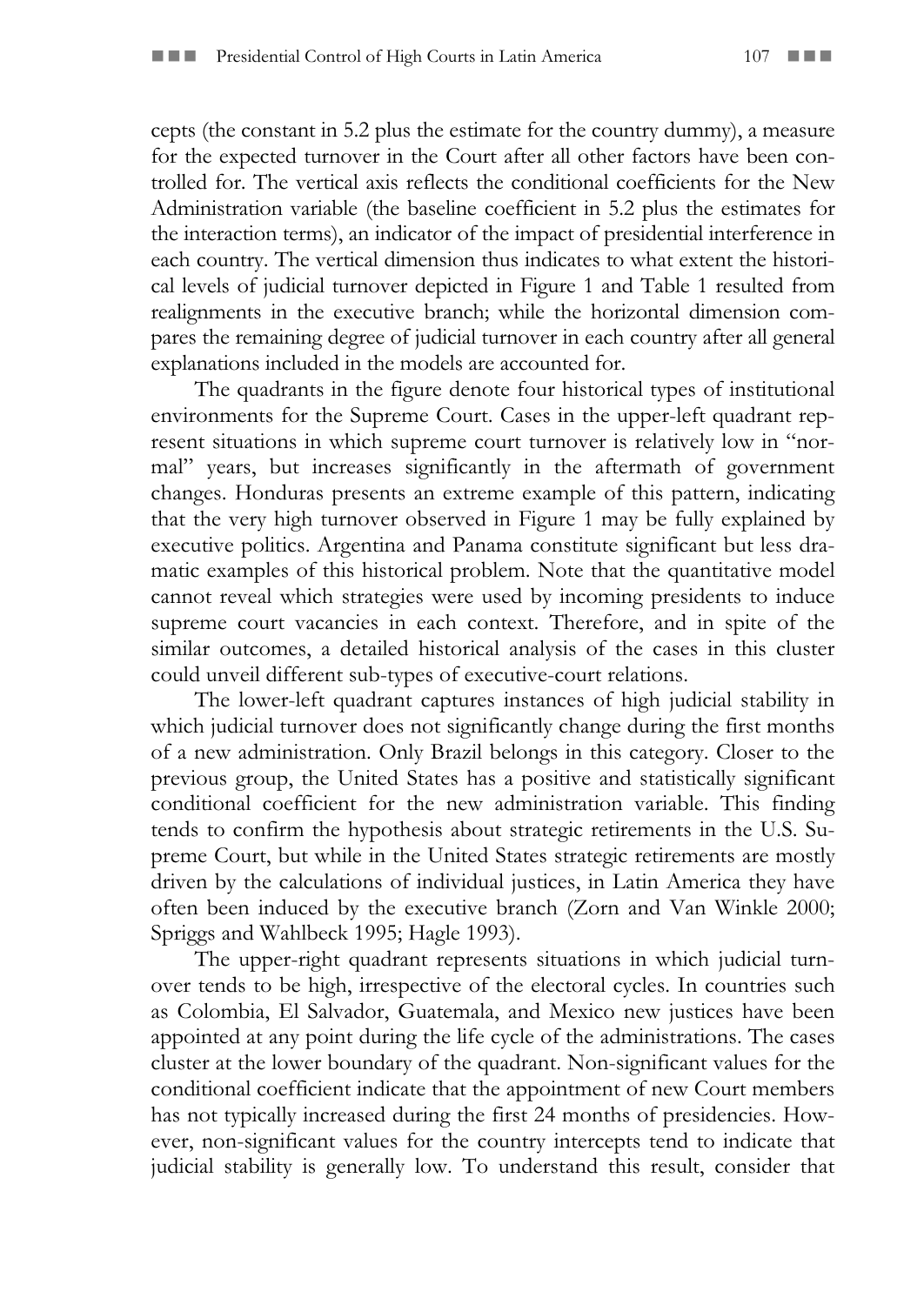country intercepts reflect expected judicial turnover in the hypothetical case when all predictors are zero, including the variable reflecting the size of the Court. Negative values thus indicate that the frequency of appointments would naturally drop if the size of the Court was drastically reduced to just one member (i.e.,  $ln(1)=0$ ), while intercepts close to zero indicate that there is a constant level of judicial turnover in the country that cannot be explained by the predictors in the model (neither the size of the Court nor any others). Mexico, Colombia, El Salvador, and Guatemala illustrate this pattern of sustained turnover. As with the first type, careful historical analysis may reveal important differences within this cluster.

Finally, the lower-right quadrant represents cases of judicial independence in which supreme court stability tends to be high, and more markedly so during the first months of a new administration. In Costa Rica, the appointment of new justices has historically declined by 42 percent in the first two years after a president takes office. In Chile, new governments have typically appointed 26 percent less judges, while in Uruguay the reduction has been of 23 percent (Verner 1984: 479-484).

### 9 Conclusions

The expansion of democratic regimes in Latin America during the 1980s fostered a growing interest in the comparative analysis of political institutions. Initially, scholars focused on the study of executive-legislative relations, political parties, electoral systems, and legislative behavior. In recent years, as scholars became more concerned with the protection of citizen rights and the rule of law, the study of judicial institutions attracted their attention. Unfortunately, our knowledge of judicial politics in Latin America still remains quite limited. Region-wide assessments of judicial institutions are scarce, and comparative historical perspectives are often hindered by the lack of reliable sources.

In this paper we offered one of the first systematic long-term comparative analyses of supreme courts in the region. The data for 11 countries suggested that there have been considerable historical differences in the degree of judicial turnover experienced by high courts in Latin America. The Supreme Courts in Honduras, Guatemala, and El Salvador were reshuffled frequently during the last hundred years, while the Courts in Brazil, Costa Rica, and Chile have been at least as stable as the U.S. Supreme Court. Some judicial systems have seen considerable transformations during the course of the twentieth century, with Argentina moving towards a more volatile Supreme Court and Mexico moving towards a more stable one.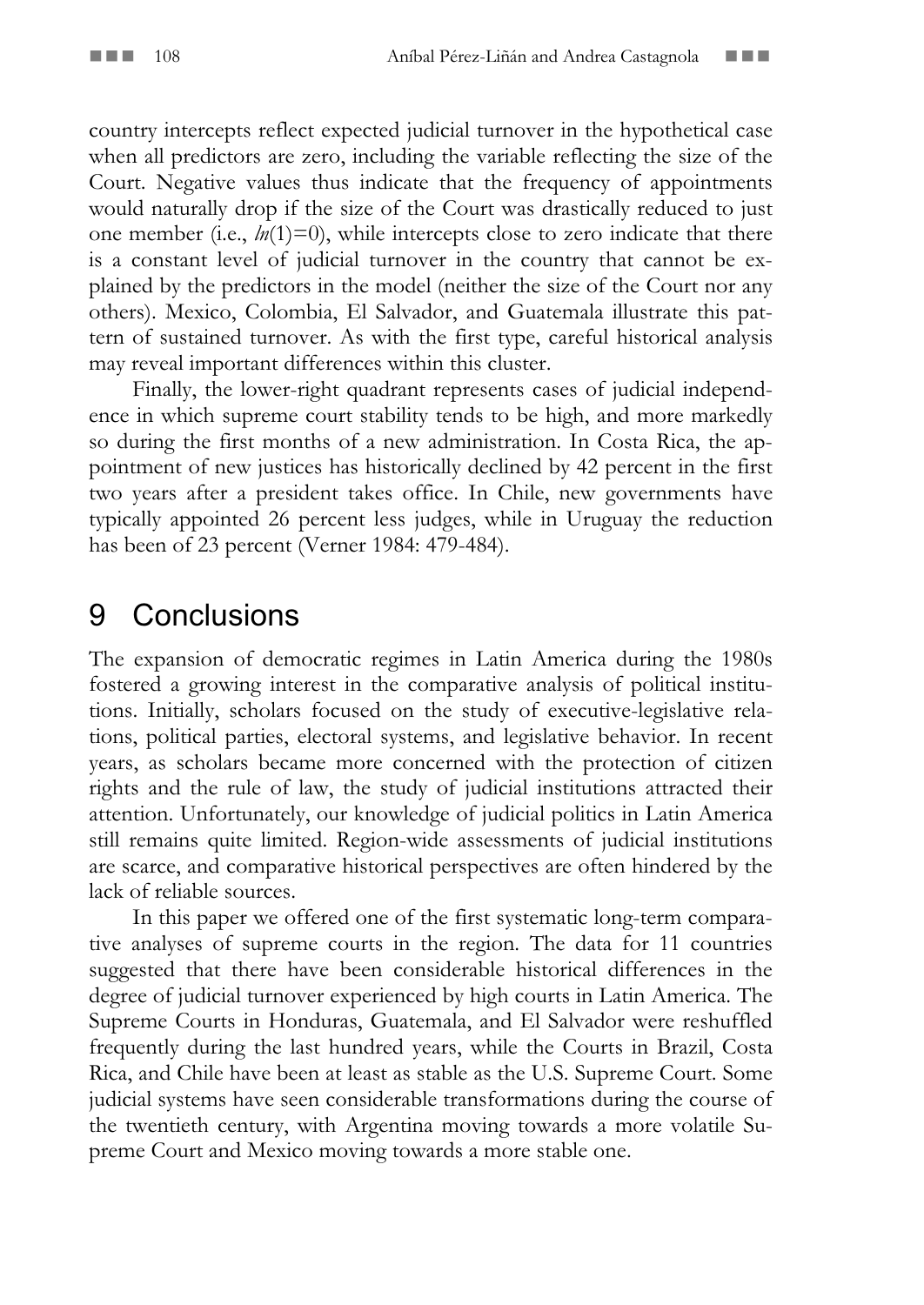Following a separation-of-powers approach, we modeled the frequency of supreme court appointments as a function of changes in the executive branch plus a battery of controls. Our results indicate that the arrival of new administrations to power has consistently resulted in the appointment of new justices. This effect is more pronounced for the first months of military governments, but change in civilian administrations has also triggered supreme court reshuffles.

Our findings reinforce Verner's (1984) early conclusions about the role of executives and provide more precise evidence about the specific circumstances under which executive politics matters for judicial stability. Partisan alignments help explain judicial turnover, indicating that supreme court nominations are a key political resource for presidents to extend partisan loyalty within the judiciary.

We have shown that democratic regimes do not produce greater levels of judicial stability than authoritarian regimes. Authoritarian rulers may prevent the Supreme Court from dealing with sensitive issues, thwarting any form of judicial activism. Unable to do so, democratically elected presidents sometimes seek to manipulate the composition of the Court in order to secure friendly justices (Larkins 1998). This conclusion is reinforced by the fact that civilian presidents in Latin America have become increasingly aggressive in their attempts to influence judicial appointments. On average, the arrival of a new civilian administration in office has had a more profound impact for the composition of the Supreme Court in the last three decades (that is, after the wave of democratization) than at any other point during the twentieth century. This process denotes the increasing judicialization of politics in the region (Domingo 2004; Sieder et al. 2005).

Constitutional designs may in part explain the capacity and the incentives of presidents in different countries to induce judicial retirements. We have not probed this issue systematically in this paper because of the limited availability of long-term comparative data on constitutional rules dealing with the judiciary, but we are working to explore this topic more carefully in the future.22

Our findings suggest that, just as in the U.S. case, supreme court vacancies and appointments are influenced by political considerations. But Latin American countries differ from the American case in that presidents, rather than justices, have influenced the timing of judicial retirements and nominations. Presidents have employed multiple strategies to induce judicial retirements, but such strategies remain for the most part unknown. One of the key

 $\overline{a}$ 

<sup>22</sup> To the extent that constitutional rules tend to be relatively stable conditions, the fixed effect models may have captured their effects. But the key questions are what institutions matter and in which ways.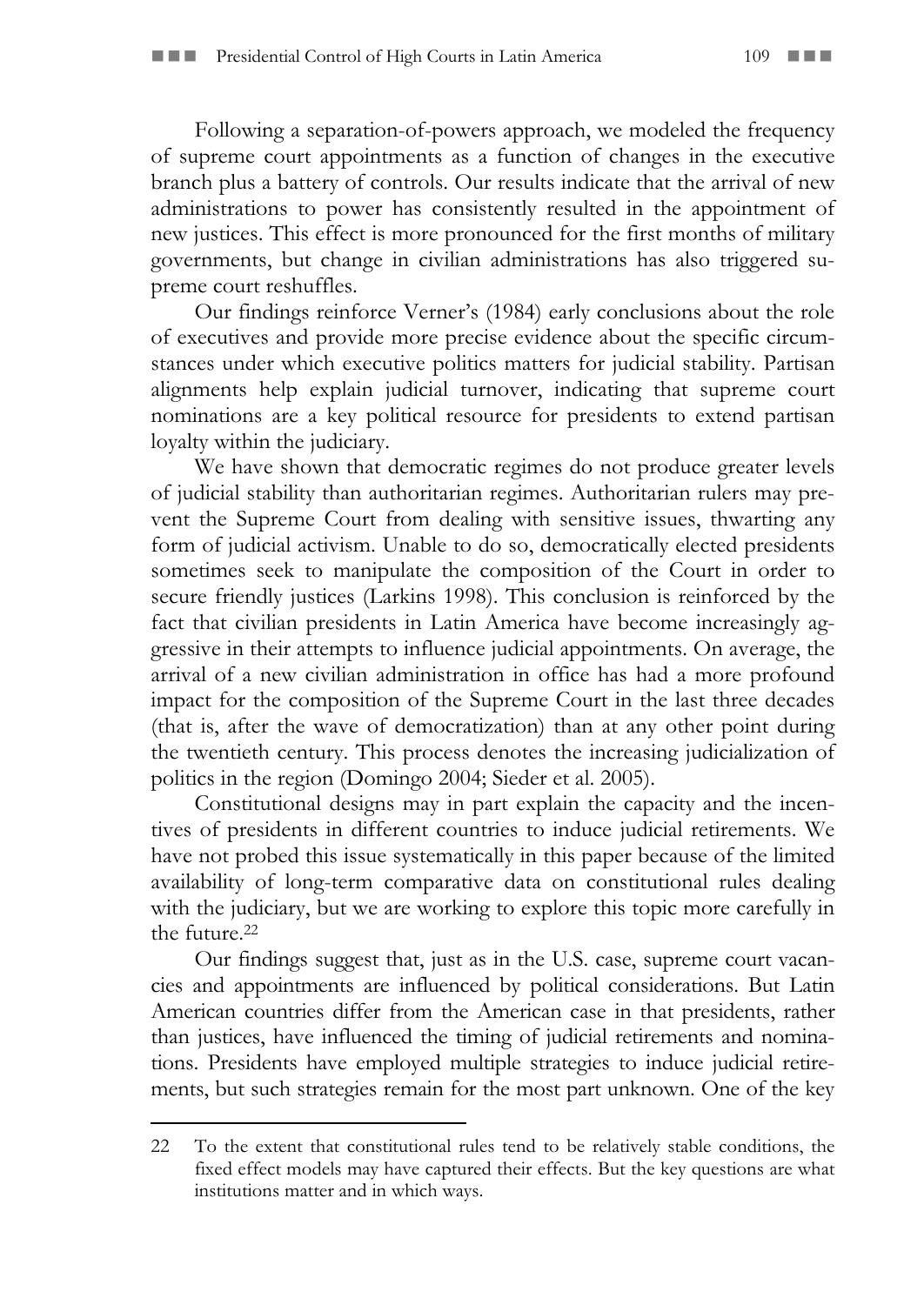tasks ahead is to develop a comparative research program to determine how presidents, in very different historical and institutional settings, have been able to manipulate the partisan composition of high courts.

#### References

- Aguilar Avilés, Gilberto (2000), *Historia de la Corte Suprema de Justicia de El Salvador*, San Salvador: Sección de Publicaciones, Corte Suprema de Justicia.
- Allison, Paul D., and Richard P. Waterman (2002), Fixed-Effects Negative Binomial Regression Models, in: *Sociological Methodology*, 32, 1, 247-265.
- Alonso Godoy, Pablo, Rodrigo Pizarro Ramirez, and Raúl Stowhas Rodriguez (2003), *Corte Suprema: 179 años de Historia*, Santiago: Facultad de Derecho, Universidad de Chile.
- Atkinson, David N. (1999), *Leaving the Bench. Supreme Court Justices at the End*, Kansas: University Press of Kansas.
- Banks, Arthur (2004), *Cross-National Time-Series Data (CNTS)* 2004, online: <www.databanks.sitehosting.net/index.htm>.
- Barrow, Deborah J., and Gary Zuk (1990), An Institutional Analysis of Turnover in the Lower Federal Courts, 1900-1987, in: *The Journal of Politics* 52, 2, 457-476.
- Bercholc, Jorge (2004), *La independencia de la Corte Suprema a través del control de constitucionalidad respecto a los otros poderes políticos del Estado (1935-1998)*, Buenos Aires: Ediar.
- Cameron, Charles M. (2002), Judicial Independence. How Can You Tell It When You See It? And, Who Cares?, in: Stephen B. Burbank and Barry Friedman (eds.), *Judicial Independence at the Corssroads. An Interdisciplinary Approach*, Thousands Oaks: Sage Publications.
- Chavez, Rebecca Bill (2003), The Construction of the Rule of Law in Argentina: A Tale of Two Provinces, in: *Comparative Politics*, 35, 4, 417-437.
- Chavez, Rebecca Bill (2004), *The Rule of Law in Nascent Democracies. Judicial Politics in Argentina*, Stanford: Stanford University Press.
- Corte Suprema de Justicia de la Nación (2001), *Suprema Corte de Justicia de la Nación (Minstros 1815-1915)*, México, DF: Corte Suprema de Justicia de la Nación.
- Corte Suprema de Justicia de la Nación (2005a), *Suprema Corte de Justicia de la Nación, Ministros 1917-2004 Semblanzas*, Vol. I., México, DF: Corte Suprema de Justicia de la Nación.
- Corte Suprema de Justicia de la Nación (2005b), *Suprema Corte de Justicia de la Nación, Ministros 1917-2004 Semblanzas*, Vol. II., México, DF: Corte Suprema de Justicia de la Nación.
- Dahl, Robert A. (1971), *Polyarchy: Participation and Opposition*, New Haven: Yale University Press.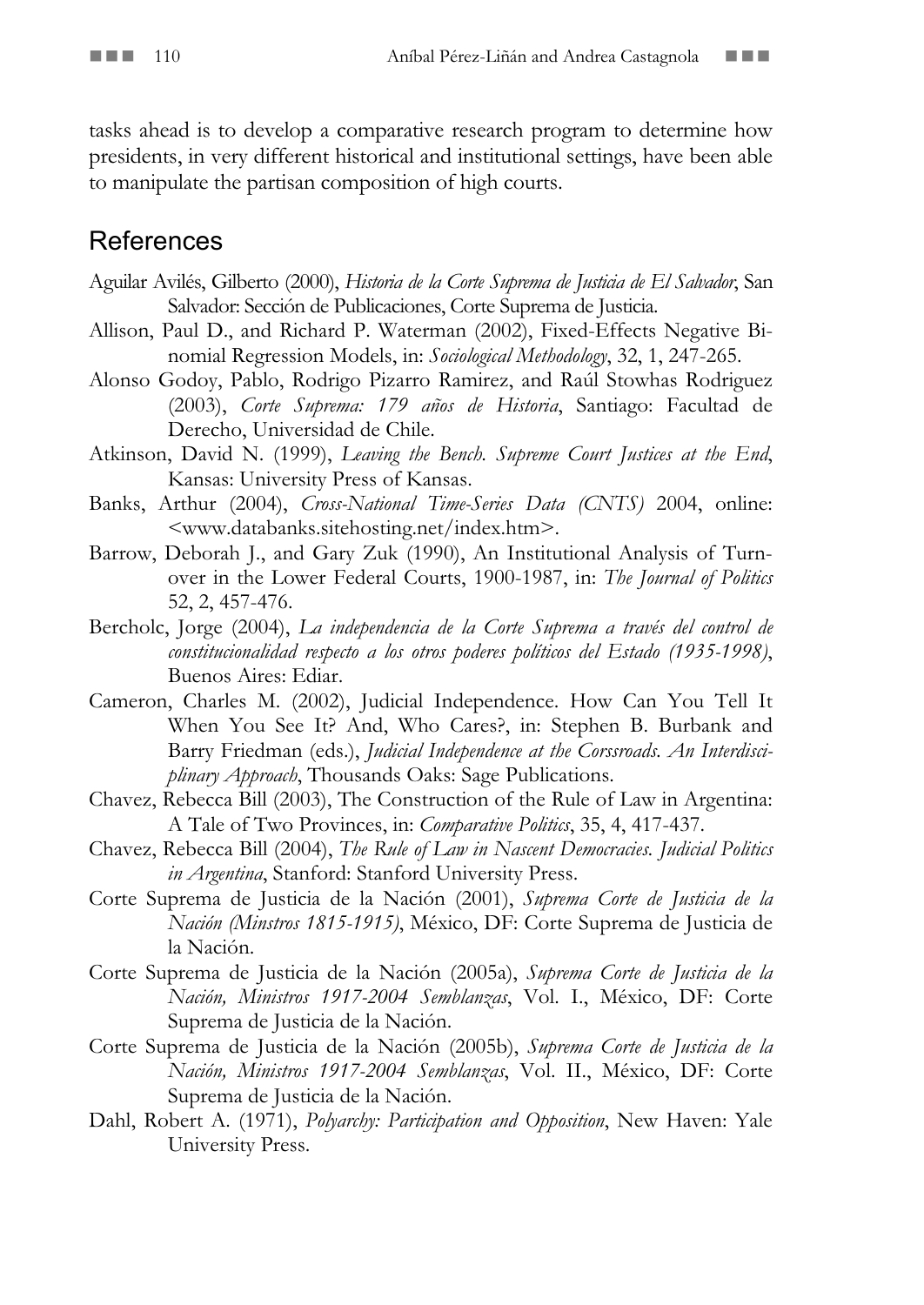- Domingo, Pilar (2004), Judicialization of Politics or Politicization of the Judiciary? Recent Trends in Latin America, in: *Democratization*, 11, 1, 104-126.
- Epstein, Lee, and Jeffrey A. Segal (2005), *Advice and Consent. The Politics of Judicial Appointments*, Oxford: Oxford University Press.
- Hagle, Timothy M. (1993), Strategic Retirements: A Political Model of Turnover on the United States Supreme Court, in: *Political Behavior*, 15, 1, 25-48.
- Hagopian, Frances, and Scott P. Mainwaring (eds.) (2005), *The Third Wave of Democratization in Latin America. Advances and Setbacks*, Cambridge: Cambridge University Press.
- Hall, Melinda Gann (2001), Voluntary Retirements from State Supreme Courts: Assessing Democratic Pressures to Relinquish the Bench, in: *The Journal of Politics*, 63, 4, 1112-1140.
- Helmke, Gretchen (2005), *Courts under Constraints: Judges, Generals, and Presidents in Argentina*, New York: Cambridge University Press.
- Huntington, Samuel (1991), *The Third Wave*, Norman: University of Oklahoma Press.
- Iaryczower, Matias, Pablo T. Spiller, and Mariano Tommasi. 2002. "Judicial Independence in Unstable Environments, Argentina 1935-1998." *American Journal of Political Science* 46 (4):699-716.
- Kapiszewski, Diana, and Matthew M. Taylor (2006), Doing Courts Justice? Studying Judicial Politics in Latin America, *Annual Meeting of the American Political Science Association*, Philadelphia: APSA.
- King, Gary (1987), Appointments to the Supreme Court: Adding Systematic Explanation to Probabilistic Description, in: *American Politics Quarterly*, 15, 377-386.
- King, Gary (1998), *Unifying Political Methodology: The Likelihood Theory of Statistical Inference*, Ann Arbor: University of Michigan Press.
- Larkins, Christopher (1998), The Judiciary and Delegative Democracy in Argentina, in: *Comparative Politics*, 30, 4, 423-442.
- Leoni, Eduardo L., and Antonio P. Ramos (2006), *Judicial Preferences and Judicial Independence in New Democracies: The Case of the Brazilian Supreme Court*, New York: Columbia University.
- Lewis, Paul H. (2005), *Authoritarian Regimes in Latin America: Dictators, Despots, and Tyrants*, Lanham: Rowman & Littlefield.
- Long, Scott J. (1997), *Regression Models for Categorical and Limited Dependent Variables*, Vol. 7, Thousand Oaks, London, New Delhi: SAGE Publications.
- Maddison, Angus (2003), *The World Economy: Historical Statistics*, Paris: Development Centre of the Organisation for Economic Co-operation and Development.
- Magaloni, Beatriz, and Ariana Sanchez (2006), An Authoritarian Enclave? The Supreme Court in Mexico's emerging democracy, *Annual Meeting of the American Political Science Association*, Philadelphia: APSA.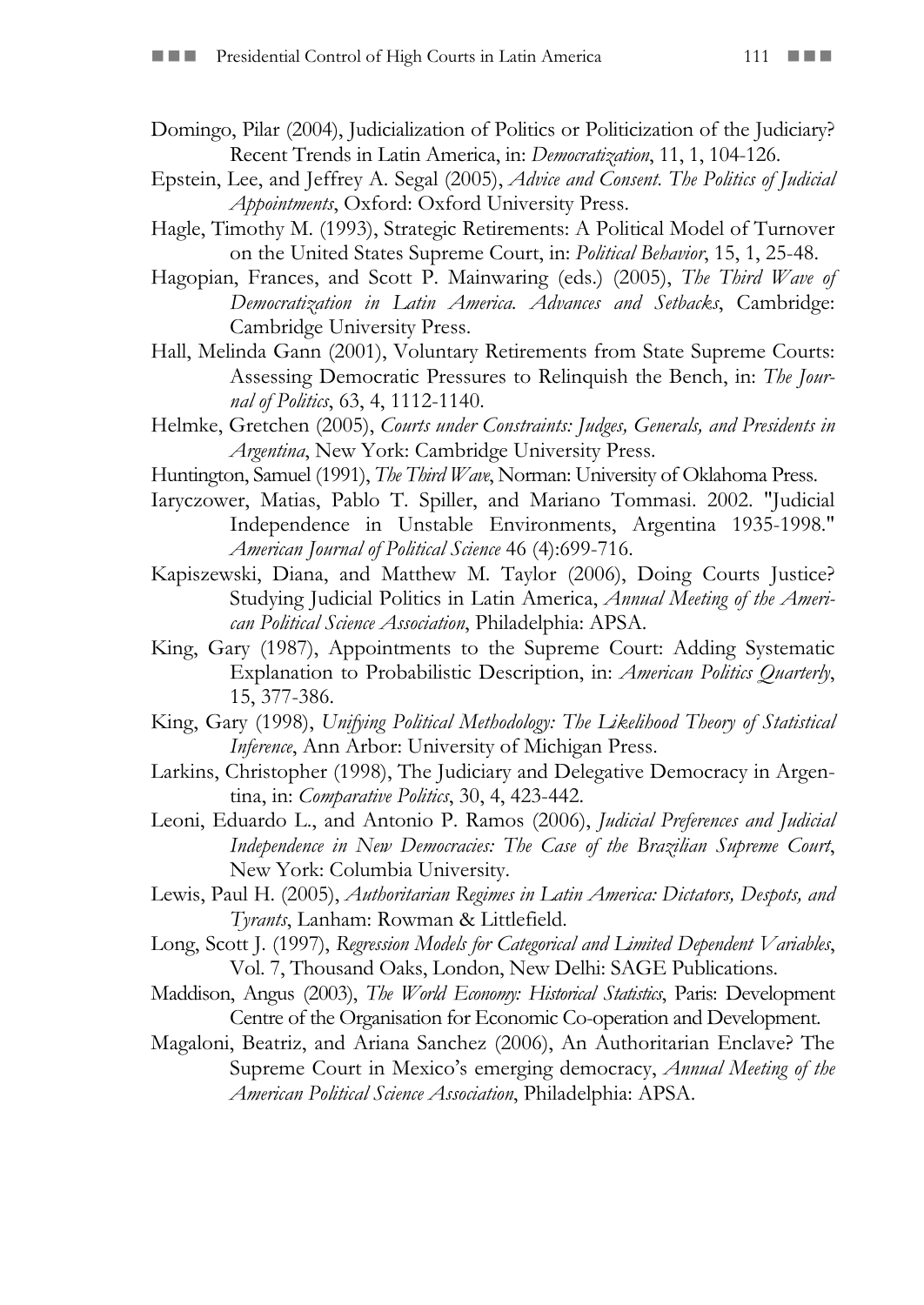- Mainwaring, Scott, Daniel Brinks, and Aníbal Pérez-Liñán (2007), Classifying Political Regimes in Latin America, 1945-2004, in: Gerardo L. Munck (ed.), *Regimes and Democracy in Latin America. Theories and Methods*, Oxford: Oxford University Press.
- Malleson, Kate, and Peter H. Russell (eds.) (2006), *Appointing Judges in an Age of Judicial Power: Critical Perspectives from Around the World*, Toronto: Toronto University Press.
- Molinelli, N. Guillermo, M. Valeria Palanza, and Gisela Sin (1999), *Congreso, presidencia y justicia en Argentina*, Buenos Aires: Temas Grupo Editorial.
- Navia, Patricio, and Julio Ríos Figueroa (2005), The Constitutional Adjudication Mosaic of Latin America, in: *Comparative Political Studies*, 38, 2, 189-217.
- Nelson, Michael (1988), The President and the Court: Reinterpreting the Courtpacking Episode of 1937, in: *Political Science Quarterly*, 103, 2, 267-293.
- Nixon, David, and J. David Haskin (2000), Judicial Retirement Strategies. The Judge's Role in Influencing Party Control of the Appellate Courts, in: *American Politics Quarterly*, 28, 4, 458-489.
- Órgano Judicial de la República de Panamá (2003), *Historia y biografía de la Jusitica Panameña en sus primeros cien años*, Panamá: Órgano Judicial de la República de Panamá.
- Pérez-Liñán, Anibal, Barry Ames, and Mitchell A. Seligson (2006), Strategy, Careers, and Judicial Decisions: Lessons from the Bolivian Courts, in: *The Journal of Politics*, 68, 2, 284-295.
- Przeworski, Adam, Michael E. Alvarez, José Antonio Cheibub, and Fernando Limongi (2000), *Democracy and Development. Political Institutions and Well-Being in the World, 1950-1990*, Cambridge: Cambridge University Press.
- Rios-Figueroa, Julio (2007), The Emergence of an Effective Judiciary in Mexico, 1994-2002, in: *Latin American Politics and Society*, 49, 1, 31-57.
- Rodrigues, Lêda Boechat (1991a), *História do Supremo Tribunal Federal*, Vol. II: 1899-1910, Defesa do Federalismo, 2nd ed., Rio de Janeiro: Civilização Brasileira.
- Rodrigues, Lêda Boechat (1991b), *História do Supremo Tribunal Federal*, Vol. III: 1910-1926, Doutrina Brasileira do Habeas Corpus, Rio de Janeiro: Civilização Brasileira.
- Rodrigues, Lêda Boechat (2002), *História do Supremo Tribunal Federal*, Vol. IV: 1930-1963, Rio de Janeiro: Civilização Brasileira.
- Russell, Peter H., and David M. O'Brien (eds.) (2001), *Judicial Independence in the Age of Democracy. Critical Perspectives from around the World*, London: The University Press of Virginia.
- Sáenz Carbonell, Jorge Francisco, and Mauricio Masís Pinto (2006), *Historia de la Corte Suprema de Justicia de Costa Rica*, San José: Editorama.
- Scribner, Druscilla (2004), *Limiting Presidential Power: Supreme Court-Executive Relations in Argentina and Chile*, San Diego: University of California.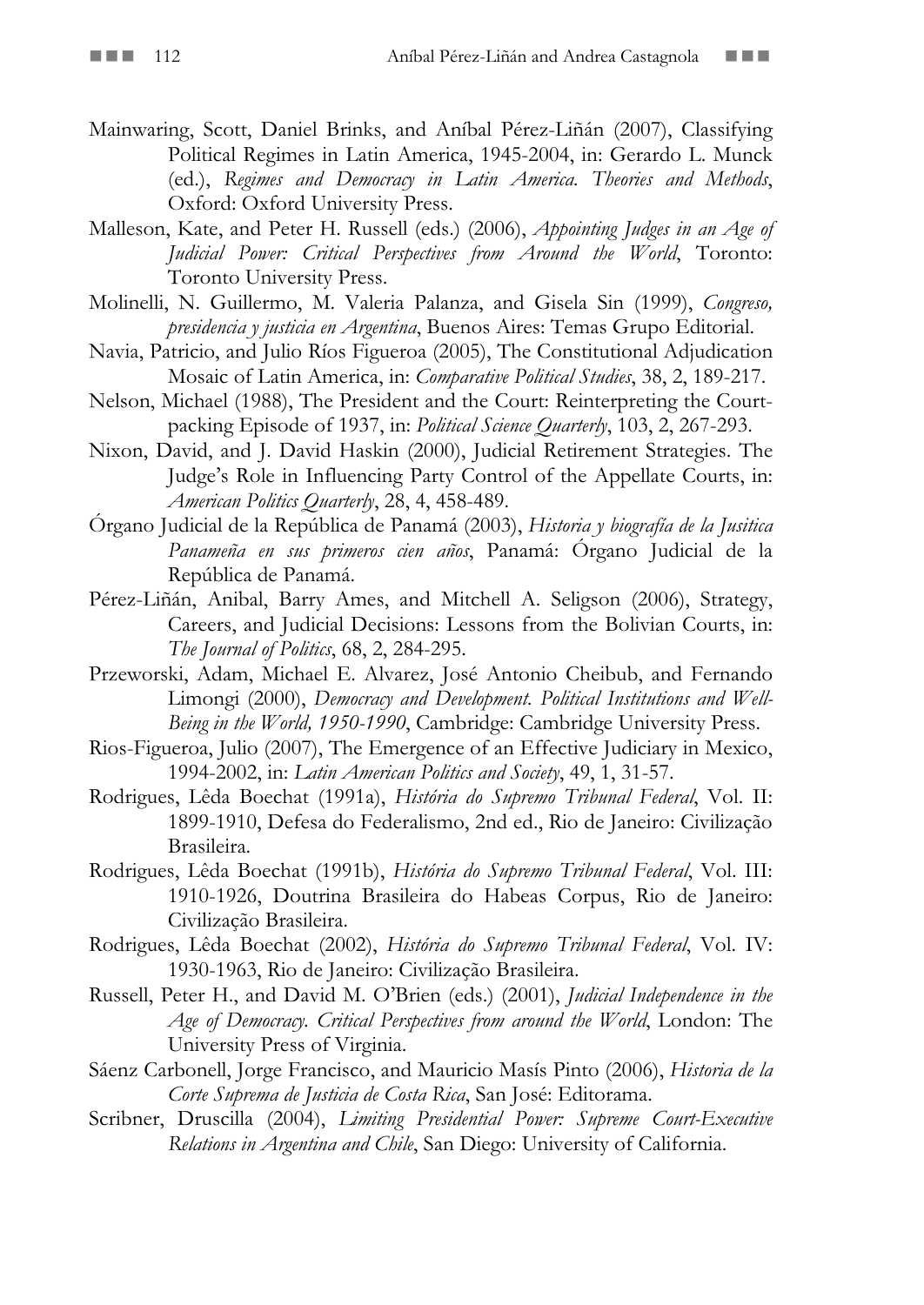- Sieder, Rachel, Line Schjolden, and Alan Angell (eds.) (2005), *The Judicialization of Politics in Latin America*, New York: Palgrave Macmillan.
- Smith, Peter H. (2005), *Democracy in Latin America: Political Change in Comparative Perspective*, Oxford: Oxford University Press.
- Spriggs, James F. II, and Paul J. Wahlbeck (1995), Calling It Quits: Strategic Retirement on the Federal Courts of Appeals, 1893-1991, in: *Political Research Quarterly*, 48, 3, 573-597.
- Squire, Peverill (1988), Politics and Personal Factors in Retirement from the United States Supreme Court, in: *Political Behavior*, 10, 2, 180-190.
- Supreme Court of the United States (2007), *Members of the Supreme Court of the United States*, US Supreme Court 2008.
- Supremo Tribunal Federal do Brasil (2007), *Galeria dos Ministros do Supremo Tribunal Federal*, Supremo Tribunal Federal 2008.
- Tsebelis, George (2002), *Veto Players: How Political Institutions Work*, New York; Princeton: Russell Sage Foundation; Princeton University Press.
- Verner, Joel G. (1984), The Independence of Supreme Courts in Latin America: A Review of the Literature, in: *Journal of Latin American Studies*, 16, 2, 463-506.
- Ward, Artemus (2003), *Deciding to Leave. The Politics of Retirement from the United States Supreme Court*, New York: State University of New York.
- Williams, John M. (2001), Judicial Independence in Australia, in: Peter H. Russell and David M. O'Brien (eds.), *Judicial Independence in the Age of Democracy. Critical Perspectives from around the World*, London: The University Press of Virginia.
- World Bank, The (2007), *World Development Indicators*, November, online: <http://devdata.worldbank.org/dataonline/>.
- Zorn, Christopher J., and Steven R. Van Winkle (2000), A Competing Risks Model of Supreme Court Vacancies, 1789-1992, in: *Political Behavior*, 22, 2, 145-166.